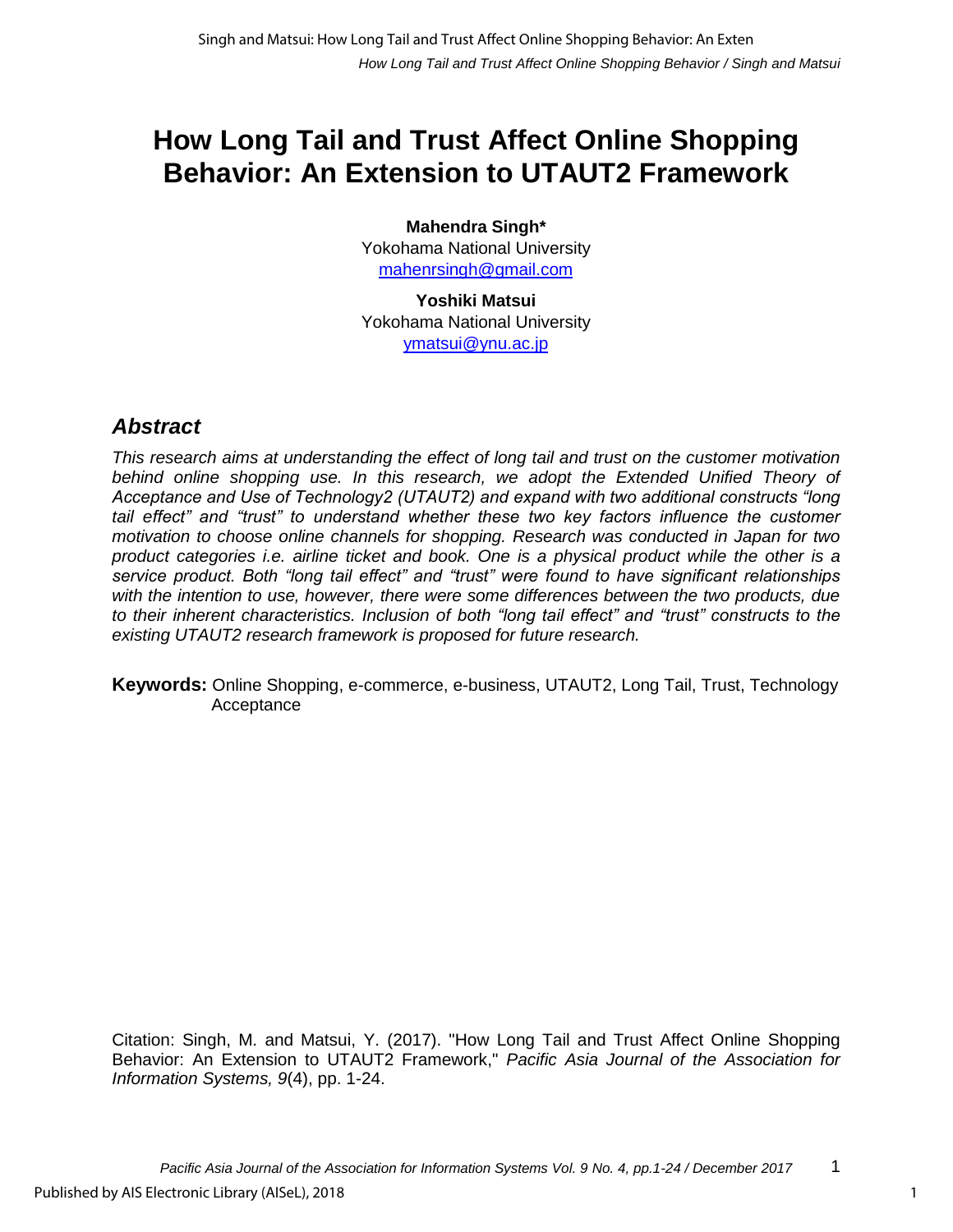# **Introduction**

With the development of Internet technologies and the ease of using them, the ways in which people are using the Internet is constantly expanding. The Internet helps people connect, as a channel of communication, information sharing, entertainment, and also as a vehicle for commercial buy and sell transactions (Swaminathan et al., 1999). This mechanism of using internet for buy and sell transactions is called by various names such as e-commerce, online shopping, internet shopping, and so forth. The adoption of the Internet for shopping has witnessed a rapid growth in the last two decades. This growth in online shopping can be attributed to reasons such as, an increase in the Internet penetration rate across the globe and the numerous benefits realized by the Internet users through online shopping. In general, people believe that the main motivation behind choosing online channels for shopping are lower price and increased convenience. However, there are many studies that suggest there are some other motivations behind choosing online channels for shopping, such as social influence, ease of use, and so forth. Even though there have been numerous research studies in the past, that have focused on understanding the user motivations behind online shopping, but still this basic question has not been adequately answered.

Before e-commerce came into existence, retailing was mainly conducted through physical stores that could only accommodate a limited number of stock keeping units (SKUs). However, through ecommerce, retailers can offer products for which customer demand has dropped over a period of time. These lower demand products collectively form a considerable amount of sales for online retailers; this phenomenon is called the long tail effect (LT). This results in a broader selection of product offerings for online shoppers because they can even purchase products usually not easily available at physical stores. LT is considered a prominent strength of e-commerce.

Online shopping is conducted remotely through the Internet in the absence of faceto-face interaction and carries various inherent risks associated with Internet network, such as data theft, virus attacks, online fraud, and so forth, which makes trust a very important requirement for users to conduct online shopping.

For analyzing technology acceptance among organizations and individual consumers, the extended unified theory of acceptance and use of technology (UTAUT2) framework is considered the latest framework. The UTAUT2 framework has seven constructs: performance expectancy, effort expectancy, social influence, facilitating conditions, hedonic motivation, price value, and habit. There have been many research studies in the past that have explored the importance of trust when it comes to the selection of online channels for shopping, but this is still not an explicit construct in the UTAUT2 framework.

The current research aims to understand whether LT and trust are also customer motivations behind online shopping use. For this research, two products—airline tickets and books were selected and the study was conducted in Japan. These two products were selected because they are expected to have different product characteristics. Books represent a physical product while airline tickets represent a service product. In recent years, both of these products have been popular on online channels.

The motivation behind the current study is the reason that although various theories and frameworks related to e-commerce and technology acceptance were developed during the early years of evolution of ecommerce, and many impactful papers were published during that time, but with the continued evolution of new Internet technologies that have brought disruptive innovations to businesses, the focus of researchers has moved to various other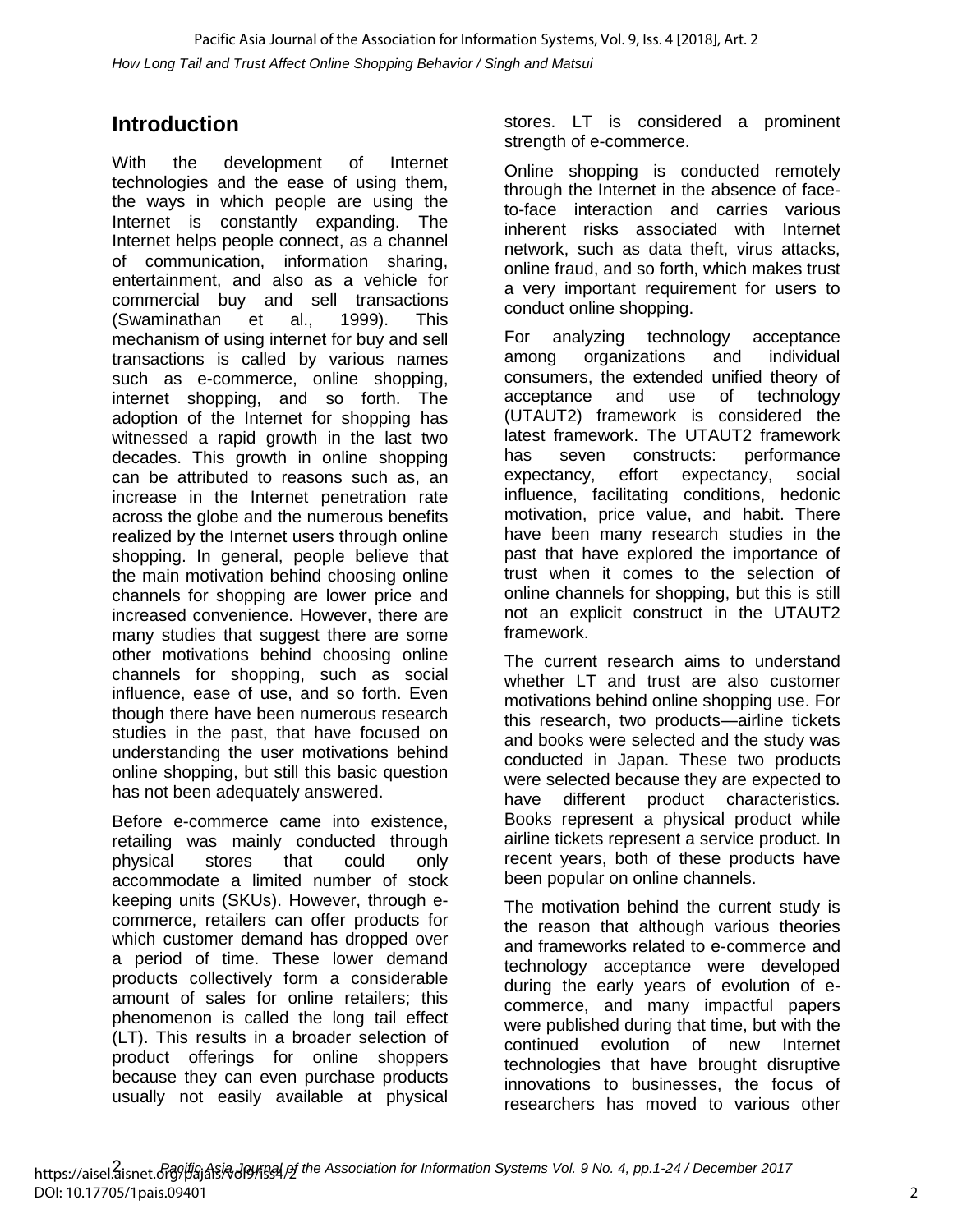interesting topics, such as big data, social networks, artificial intelligence, and so forth, leaving this basic question not fully answered (Singh & Matsui, 2015). If it is possible to compile all the motivations behind online shopping in a single framework, then it would be beneficial to the organizations in allocating their resources to get the optimized results from this new additional channel of sales. Organizations would be able to make the informed decisions to improve the online shopping adoption rate.

For this purpose, the latest research framework, UTAUT2, is selected, and additional constructs of trust and LT are tested in this research. LT has been discussed by researchers in the past as a specific characteristic of online shopping, but it is difficult to find any research conducted in the past to understand if LT could be a motivation factor behind the adoption of online shopping. Similarly, there has been many studies on trust, but it is not yet an explicit part of the latest research framework. The current research proposes the addition of these two constructs in the existing UTAUT2 framework for future research. The current research also conducts a comparative study between a physical product and a service product to understand if the motivations behind online shopping adoption varies depending on the product specific characteristics.

# **Theoretical Background**

There have been many models and frameworks that have tried to explain the reasons behind the adoption and diffusion of technology. The Unified theory of acceptance and use of technology (UTAUT), which is one of the most recent frameworks, has evolved from the synthesis of eight predecessor research models: the theory of reasoned action (TRA), the technology acceptance model (TAM), the motivational model (MM), the theory of planned behavior (TPB), a model combining the technology

acceptance model and the theory of planned behavior (C-TAM-TPB), the model of PC utilization (MPCU), the innovation diffusion theory (IDT), and the social cognitive theory (SCT). UTAUT was formulated with four core determinants of intention and usage, and after testing, it was found to outperform the eight individual models (Venkatesh et al., 2003).

UTAUT originally had four constructs performance expectancy, effort expectancy, social influence, and facilitating condition. It has been mainly used for explaining the reasons behind technology adoption by organizations. However, hedonic motivation, price value, and habit were subsequently added to the UTAUT framework, extending its relevance to individual consumers; this is termed UTAUT2. The UTAUT2 model was introduced in 2012 and is considered the latest structured model to explain the adoption of technology in the individual consumer context.

Considering that UTAUT integrates the various fragmented theories and researches into a unified theoretical model to explain the organizational adoption of technology and that the extended model UTAUT2 brings in the relevance of the model to individual consumers, UTAUT2 is widely used by researchers to explain the adoption of technology by individual consumers and organizations.

Online shopping fundamentally is nothing but the adoption of technology in conducting the age-old function of shopping. Therefore, technology acceptance theories are relevant in explaining the adoption of technology in the age old human activity of shopping as well.

Because of these reasons and theoretical background, the UTAUT2 framework is appropriate for conducting such research and is hence used as the base research framework in the current study. Table 1 contains the definition of the seven constructs of the UTAUT2 framework.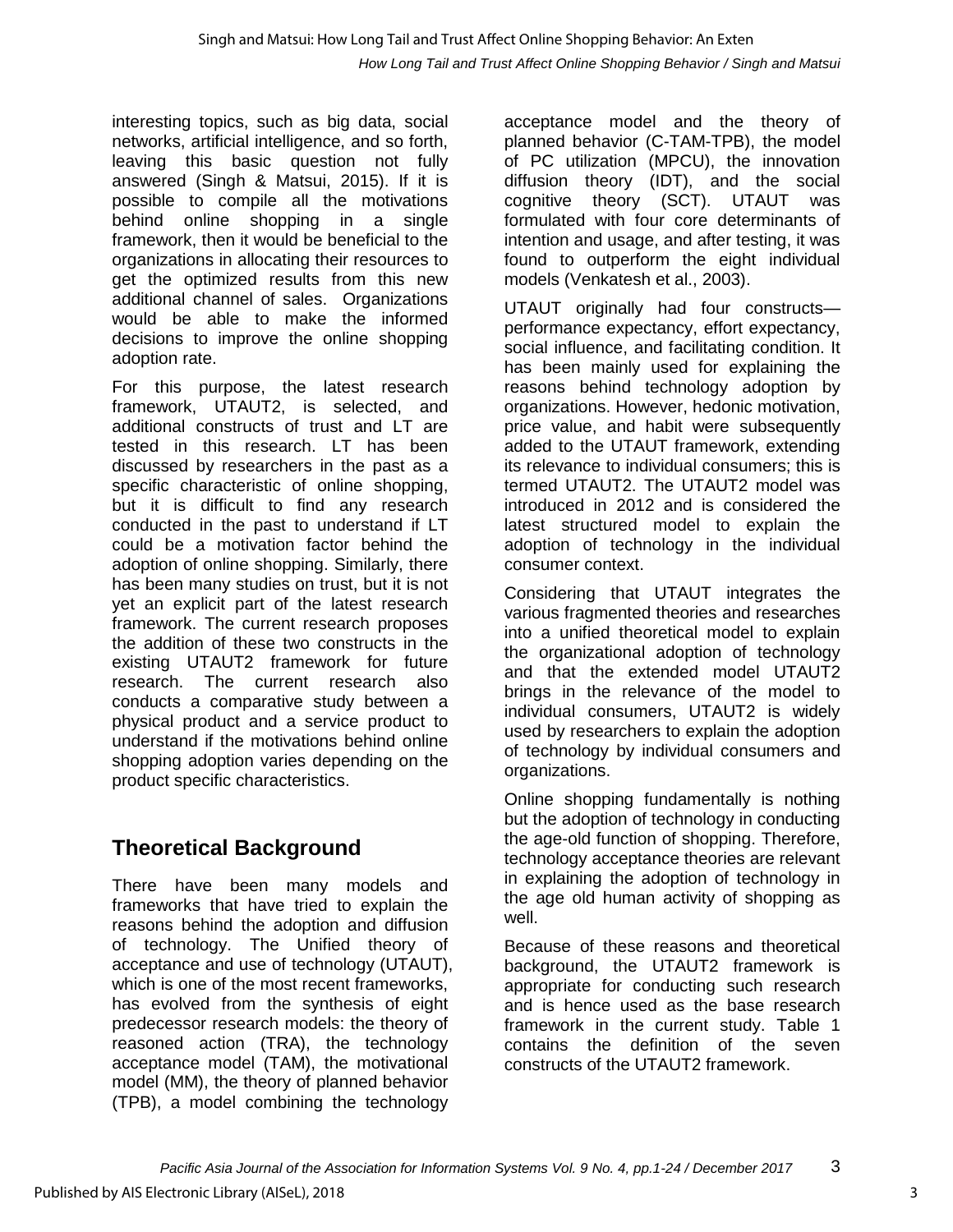| <b>Table 1 - Definition of UTAUT2 Constructs</b> |                                                                                                                                                                  |  |  |  |  |  |  |
|--------------------------------------------------|------------------------------------------------------------------------------------------------------------------------------------------------------------------|--|--|--|--|--|--|
| <b>Construct</b>                                 | <b>Definition</b>                                                                                                                                                |  |  |  |  |  |  |
| 1. Performance<br><b>Expectancy</b>              | Degree to which using a technology will provide benefits to consumers in<br>performing certain activities (Venkatesh et al., 2012).                              |  |  |  |  |  |  |
| 2. Effort<br><b>Expectancy</b>                   | Degree of ease associated with consumers' use of technology (Venkatesh et al.,<br>$2012$ ).                                                                      |  |  |  |  |  |  |
| 3. Social<br><b>Influence</b>                    | Extent to which consumers perceive that important others (e.g., family and<br>friends) believe they should use a particular technology (Venkatesh et al., 2012). |  |  |  |  |  |  |
| 4. Facilitating<br><b>Conditions</b>             | Consumers' perceptions of the resources and support available to perform a<br>behavior (Venkatesh et al., 2003; Brown & Venkatesh, 2005).                        |  |  |  |  |  |  |
| 5. Hedonic<br><b>Motivation</b>                  | Fun or pleasure derived from using a technology (Brown & Venkatesh, 2005).                                                                                       |  |  |  |  |  |  |
| 6. Price Value                                   | Consumers' cognitive tradeoff between the perceived benefits of the applications<br>and the monetary cost of using them (Dodds et al., 1991).                    |  |  |  |  |  |  |
| 7. Habit                                         | Extent to which people tend to perform behaviors automatically because of<br>learning (Limayem et al., 2007).                                                    |  |  |  |  |  |  |

### *UTAUT2 Constructs and Hypotheses*

### **Performance Expectancy (PE)**

Performance expectancy is the expectation that by using technology for some activity, the user's performance will improve. The five constructs from the different predecessor models that pertain to performance expectancy are perceived usefulness (TAM and C-TAM-TPB), extrinsic motivation (MM), job fit (MPCU), relative advantage (IDT), and outcome expectations (SCT) (Venkatesh et al., 2003). By conducting shopping online, users can expect to receive some benefits such as saving time, increased convenience, and so forth. Online shopping could be useful to users because they can conduct online shopping faster, see the products offered by different sellers, save time, and also conduct the shopping from the place of their convenience. These possible improvements in their performance could be the reasons behind the intention to use online shopping.

Regarding performance expectancy, the following are the proposed hypotheses:

H1 AT. Performance expectancy has a positive effect on the user's intention to use online shopping for an airline ticket purchase.

H1 B. Performance expectancy has a positive effect on the user's intention to use online shopping for a book purchase.

#### **Effort Expectancy (EE)**

Effort expectancy represents the ease of using technology. Constructs from the predecessor models that capture the concept of effort expectancy are perceived ease of use (TAM), complexity (MPCU), and ease of use (IDT) (Venkatesh et al., 2003). If a user thinks that it is easy to use the technology for conducting an activity, then the user may have a higher acceptance for the new technology. In this case, if the user thinks that using the Internet for shopping is easy, then this could facilitate the intention to use online shopping.

Regarding effort expectancy, the following are the proposed hypotheses: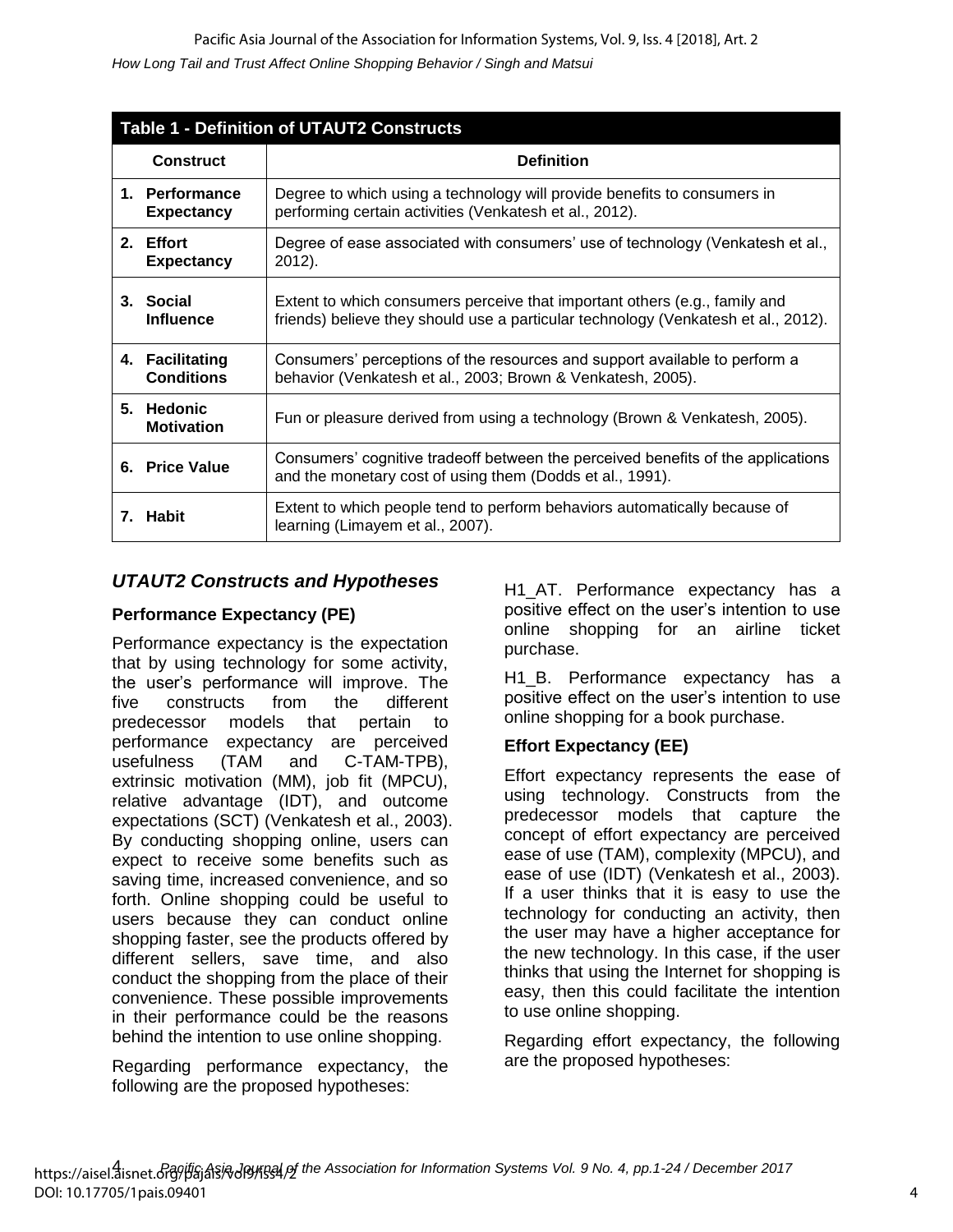H<sub>2</sub> AT: Effort expectancy has a positive effect on the user's intention to use online shopping for an airline ticket purchase.

H<sub>2</sub> B: Effort expectancy has a positive effect on the user's intention to use online shopping for a book purchase.

### **Social Influence (SI)**

Social influence represents the social pressure from important others, such as family, friends, and so forth for the adoption of new technology. Related constructs from the predecessor models, which are direct determinants of intention to use, are represented as subjective norm (TRA, TAM, TPB, C-TAM-TPB), social factors (MPCU), and image (IDT) (Venkatesh et al., 2003). If socially connected people are using newer web technologies for shopping, then this could be a factor of influence for intention to use. Social influence could be explicit or perceived. Regarding social influence, the following are the proposed hypotheses:

H3\_AT: Social influence has a positive effect on the user's intention to use online shopping for an airline ticket purchase.

H3 B: Social influence has a positive effect on the user's intention to use online shopping for a book purchase.

### **Facilitating Conditions (FC)**

Facilitating conditions represents the required items and support needed to use new technology. Related constructs from the predecessor models, which are direct determinants of intention to use and actual use, are represented as perceived behavioral control (TPB, C-TAM-TPB), facilitating conditions (MPCU), and compatibility (IDT) (Venkatesh et al., 2003). For online shopping, facilitating conditions could include computers, smartphones, Internet, online customer support, required knowledge, skills, and so forth. Facilitating conditions can influence both intention to use and use behavior. Regarding facilitating conditions, the following are the proposed hypotheses:

H4\_AT: Facilitating conditions have a positive effect on the user's intention to use online shopping for an airline ticket purchase.

H<sub>5</sub> AT: Facilitating conditions have a positive effect on the user's online shopping use for an airline ticket purchase.

H4\_B: Facilitating conditions have a positive effect on the user's intention to use online shopping for a book purchase.

H<sub>5</sub> B: Facilitating conditions have a positive effect on the user's online shopping use for a book purchase.

### **Hedonic Motivation (HM)**

Hedonic motivation is defined as the fun or pleasure derived from using a technology, and it has been shown to play an important role in determining technology acceptance and use (Brown & Venkatesh, 2005). In information systems research, hedonic motivation (conceptualized as perceived enjoyment) has been found to influence technology acceptance and use directly (Van der Heijden, 2004; Thong et al., 2006). In the consumer context, hedonic motivation has also been found to be an important determinant of technology acceptance and use (Brown & Venkatesh, 2005; Childers et al., 2001). For some users, using something new and innovative itself could be exciting and entertaining; hence, hedonic motivation can have an influence on intention to use. Regarding hedonic motivation, the following are the proposed hypotheses:

H6 AT: Hedonic motivation has a positive effect on the user's intention to use online shopping for an airline ticket purchase.

H6\_B: Hedonic motivation has a positive effect on the user's intention to use online shopping for a book purchase.

### **Price Value (PV)**

Price value is defined as consumers' cognitive tradeoff between the perceived benefits of the applications and the monetary cost for using them (Dodds et al., 1991). The price value is positive when the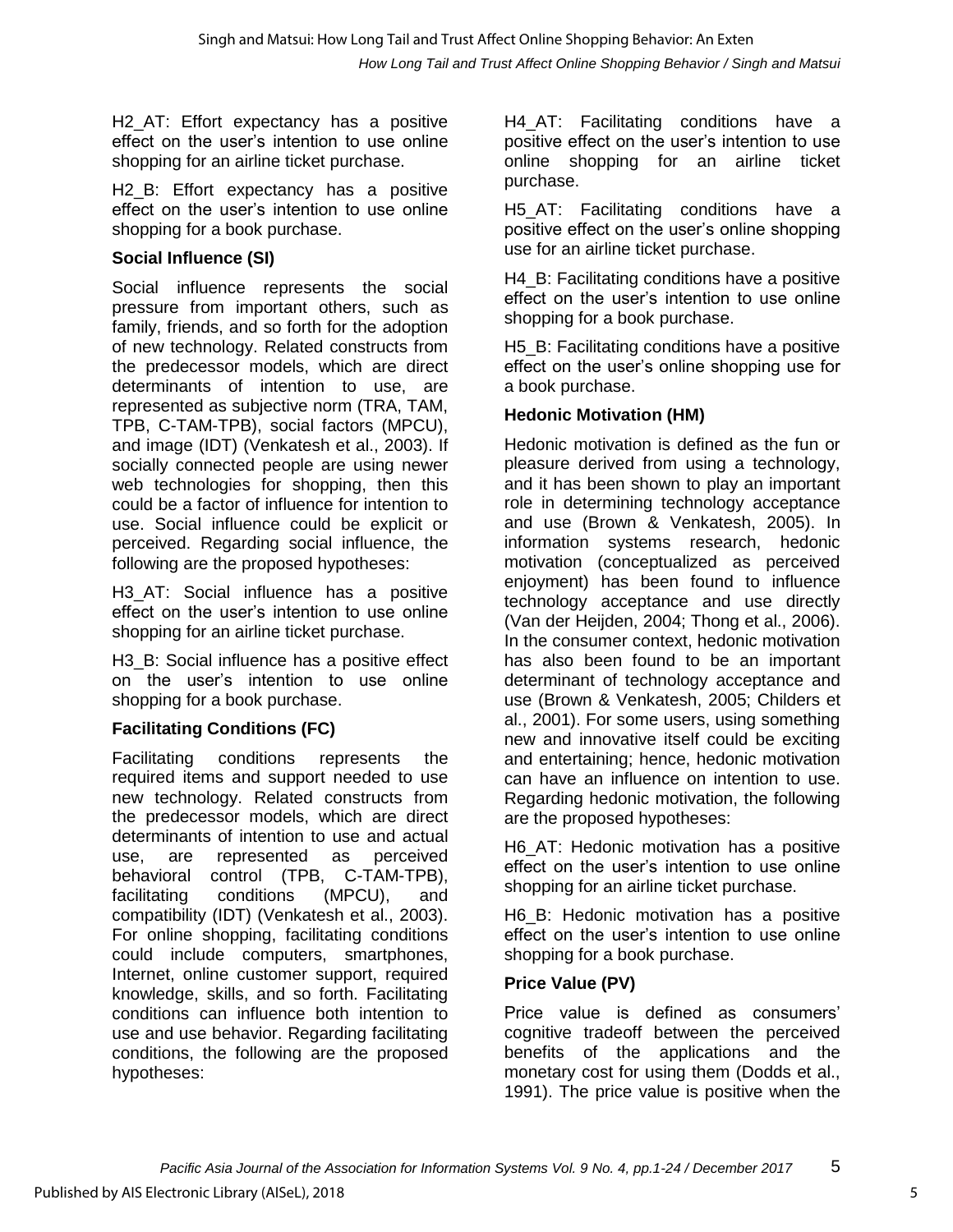benefits of using a technology are perceived to be greater than the monetary cost, and such price value has a positive impact on intention (Venkatesh et al., 2012). Online shopping can offer lower prices to consumers because of the lower operating cost structure of online businesses. The monetary benefit from online shopping could be derived from the lower prices and also through the possible savings from easy price comparisons, online discount offers, lower transportation costs in procuring a product, and so forth. Regarding price value, the following are the proposed hypotheses:

H7 AT: Price value has a positive effect on the user's intention to use online shopping for an airline ticket purchase.

H7 B: Price value has a positive effect on the user's intention to use online shopping for a book purchase.

### **Habit (HT)**

Habit is defined as the extent to which people tend to perform behaviors automatically because of learning (Limayem et al., 2007). The passage of chronological time (i.e., experience) can result in the formation of differing levels of habit, depending on the extent of interaction and familiarity that is developed with a target technology. The empirical findings about the role of habit in technology use have delineated different underlying processes by which habit influences technology use (Venkatesh et al., 2012). Habit represents the involuntary behavior to use technology for any activity. Habitual users of online shopping will tend to browse online stores as part of their natural behavior. Habit can have influence on both intention to use and use behavior. Regarding habit, the following are the proposed hypotheses:

H8 AT: The habit of online shopping has a positive effect on the user's intention to use online shopping for an airline ticket purchase.

H9\_AT: The habit of online shopping has a positive effect on the user's online shopping use for an airline ticket purchase.

H8 B: The habit of online shopping has a positive effect on the user's intention to use online shopping for a book purchase.

H9 B: The habit of online shopping has a positive effect on the user's online shopping use for a book purchase.

### *Additional Constructs to UTAUT2*

### **Long Tail Effect (LT)**

Businesses are creating innumerable new products every day because of the changing needs of consumers, product innovations, and so forth. However, traditional brick-andmortar businesses have limited space to keep the inventory in their retail stores. Generally, these stores limit the stock in their stores to the best-selling products only. On the other hand, online stores have no such constraints to limit the number of products. They can even display products that have very low demand. This results in an inclusion of a long list of product offerings that individually have a low demand but collectively forms a significant amount of sales. This phenomenon is called the "long tail effect." Information technology in general and internet markets in particular have the potential to substantially increase the collective share of niche products, thereby creating a longer tail in the distribution of sales (Brynjolfsson et al., 2011).

There are many past studies emphasizing LT as the strength of e-commerce, but there is hardly any research examining the importance of large product selection or product variety as a reason for the user to adopt online shopping. Even UTAUT2 does not contain a variety of product offerings as a factor for customer motivation behind online shopping use. In the current research, LT is proposed as an additional construct to analyze the user motivations behind online shopping. Regarding LT, the following are the proposed hypotheses:

H12\_AT: A large product selection available at an online store, results in a positive effect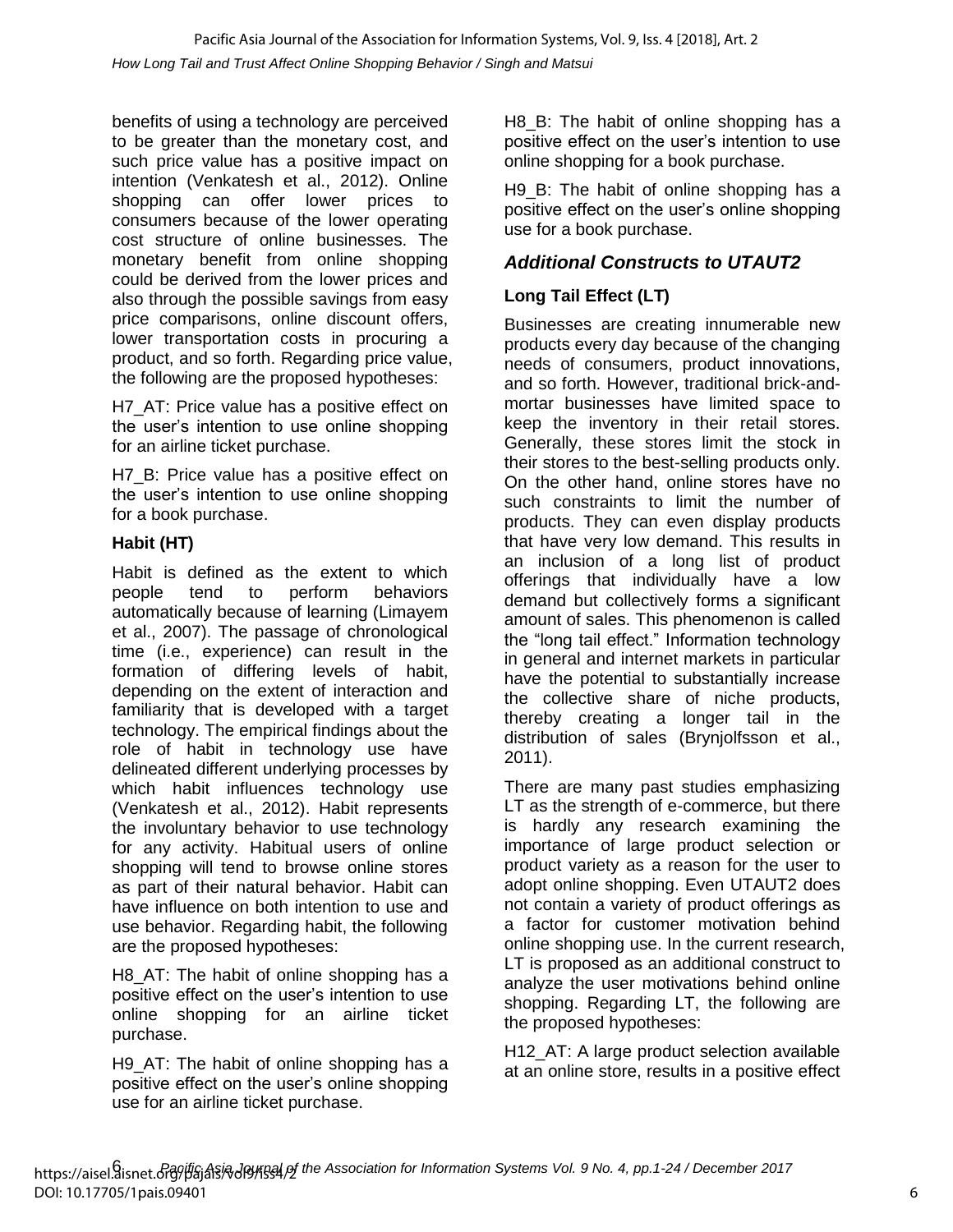on the user's intention to use online shopping for an airline ticket purchase.

H12\_B: A large product selection available at an online store, results in a positive effect on the user's intention to use online shopping for a book purchase.

## **Trust (TR)**

Trust is important in any buy–sell transaction, but it becomes crucial when the transaction is conducted through the Internet. As online shopping involves transactions through Internet, all the inherent risks associated with the use of the Internet such as online fraud, data privacy, security issues, and so forth become relevant. Besides these issues, a lack of face-to-face interactions with the seller accentuates the sense of insecurity and anxiety in the user. In such a situation, whether an online vendor is trustworthy, and whether the online vendor has taken sufficient actions to safeguard the interests of users becomes an important pre-requisite for the use of online shopping.

Many prior studies emphasize the importance of users' trust in the adoption of online shopping. Trust is crucial in many transactional, buyer–seller relationships, especially those containing an element of risk, including ones where there are interactions with an e-vendor (Reichheld & Schefter, 2000). Consumer trust is as important to online commerce as the widely accepted TAM use-antecedents, perceived usefulness, and perceived ease of use (Gefen et al., 2003).

Trust has various aspects in the ecommerce context, such as whether online shops will keep their promises and commitments regarding their products and services, whether they will ensure the security of the transactions, and whether they will consistently stay trustworthy through their capabilities. Trust can influence both intention to use and use behavior. Regarding trust, the following are the proposed hypotheses:

H10 AT: Trust in an online vendor has a positive effect on the user's intention to use online shopping for an airline ticket purchase.

H<sub>11</sub> AT: Trust in an online vendor has a positive effect on the user's online shopping use for an airline ticket purchase.

H10 B: Trust in an online vendor has a positive effect on the user's intention to use online shopping for a book purchase.

H11 B: Trust in an online vendor has a positive effect on the user's online shopping use for a book purchase.

### *Intention to Use (IU) and Use Behavior (UB)*

Besides the seven constructs of the UTAUT2 framework, LT, and trust, the following hypotheses are proposed as being related to intention to use and use behavior:

H13 AT: The user's intention to use online shopping has a positive effect on the online shopping use for an airline ticket purchase.

H13 B: The user's intention to use online shopping has a positive effect on the online shopping use for a book purchase.

# **Research Methodology**

### *Measurements*

This research was conducted in Japan to understand the user motivations behind online shopping using UTAUT2 framework, in addition to two newly proposed constructs LT and trust. For this purpose, user data was collected related to online shopping for two products: an airline ticket and book. The measurement items related to the seven constructs in UTAUT2 and trust were adopted from various related studies (Venkatesh et al., 2012; Escobar-Rodriguez & Carvajal-Trujillo, 2013; Hong & Cha, 2013; Gefen et al., 2003). However, because there is no prior study on understanding the effect of LT on customer motivation behind online shopping, new measurement items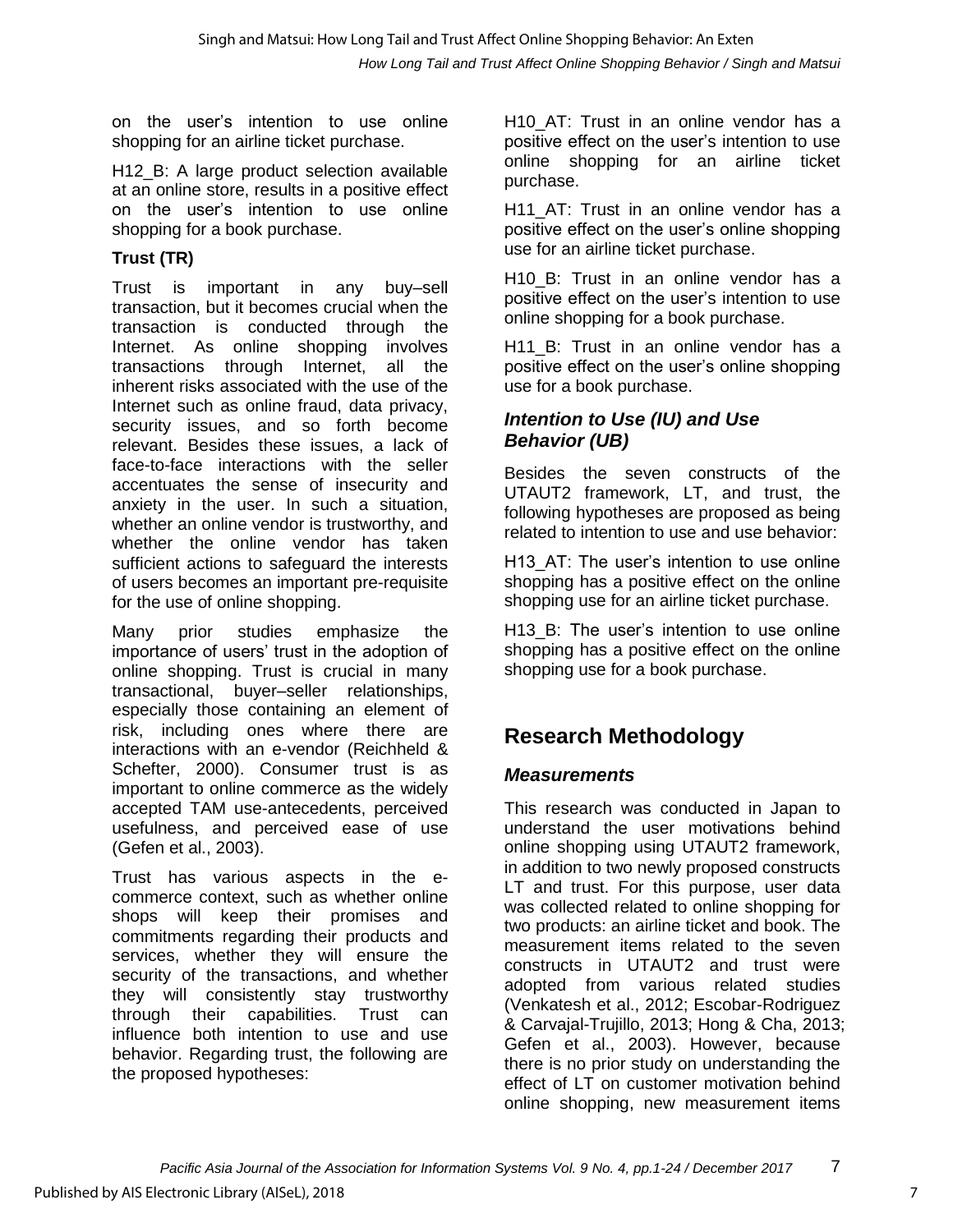were created for the LT construct. Corresponding to the total nine constructs and intention to use, 35 measurement items were created for airline ticket and 35 for book. Use behavior was measured by asking the average number of times in a year, an airline ticket or book was purchased through online channels. Measurement items for both the products are included at the end of this research paper. Besides these, a few other measurement items related to user demographics were created.

All the measurement items were first compiled in a questionnaire in English, and then, the Japanese version of the questionnaire was created. Native Japanese academic professionals reviewed the first round of the Japanese version of the questionnaire, which was further reviewed by 10 other native Japanese professionals, and their feedback was incorporated into the questionnaire. Finally, the Japanese version was independently translated back into English to ensure consistency between the English and Japanese versions of the questionnaires. The questionnaire was based on a 5-point Likert scale that ranged from 1 (Strongly Disagree) to 5 (Strongly Agree).

### *Participants and Data Collection*

Initially, the questionnaire was conducted independently, face to face with 10 native Japanese respondents to ensure that the questions were clear and easy to understand. The survey was administered online as well as through a paper-based questionnaire. For the online data collection, the web-based survey software Survey Monkey was used, and the questions in the questionnaire were set in random mode so that each respondent would receive a random sequence of questions. The first level of respondents were students, staff,

and faculty members of three universities in Japan, employees of two companies in Japan, and social contacts on social networking websites such as Facebook.

The first level of respondents were encouraged to forward the online questionnaire link to their family members and friends. A total of 630 people were directly approached for the questionnaire. First level respondents were 392 and 87 were through the referrals of the first level of respondents. The response rate of first level of respondents was 62%. Out of total 479 respondents, around 82% of the respondents were the first level of respondents, and around 18% came through referrals.

The survey was conducted over a 5-month period from December 2015 to April 2016. Out of the total 479 respondents, 16 had no experience with online shopping, and 20 had never purchased an airline ticket or book through online shopping. These 36 respondents were excluded from the data, resulting in a total of 443 respondents who had experience in online shopping for an airline ticket, book, or both.

Out of the 443 respondents, 91 had experience only with books, so the total population for an airline ticket became 352, while 66 had experience only with an airline ticket but not with a book, so the total population for books became 377. As a general rule, the minimum sample size should be at least five times as many observations as the number of variables to be analyzed, and a more acceptable sample size would be to have a 10:1 ratio (Hair et al., 2009). A sample size of 352 is more than a 10:1 ratio.

Below are the respondent demographics of the sample population.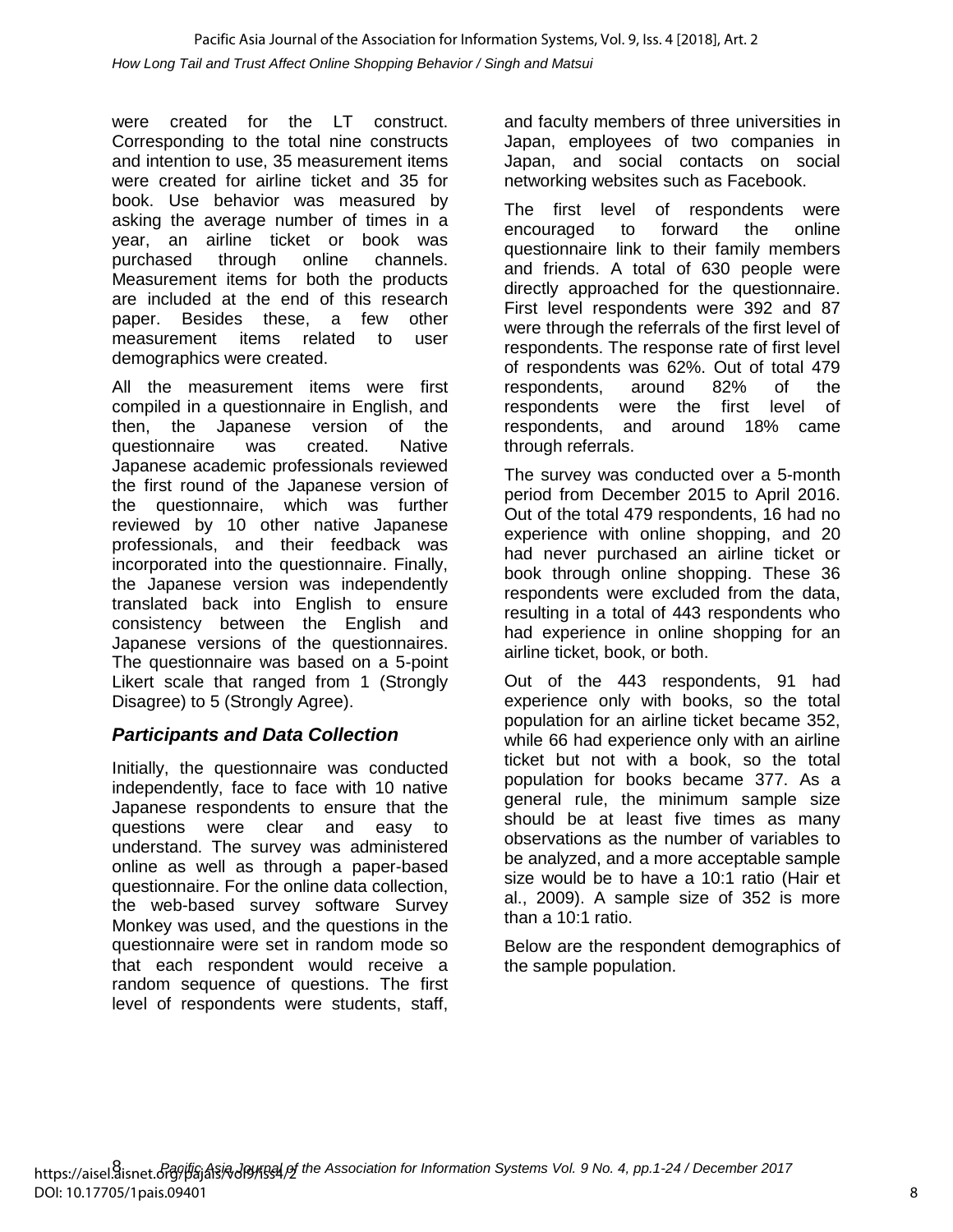#### *How Long Tail and Trust Affect Online Shopping Behavior / Singh and Matsui* Singh and Matsui: How Long Tail and Trust Affect Online Shopping Behavior: An Exten

| <b>Table 2 - Total Respondents</b> |                         |                         |  |  |  |  |  |  |
|------------------------------------|-------------------------|-------------------------|--|--|--|--|--|--|
|                                    | <b>Airline Ticket</b>   | <b>Book</b>             |  |  |  |  |  |  |
| Airline Ticket Only                | 66                      |                         |  |  |  |  |  |  |
| <b>Book Only</b>                   |                         | 91                      |  |  |  |  |  |  |
| Airline Ticket & Book both         | 286                     | 286                     |  |  |  |  |  |  |
| <b>TOTAL</b>                       | 352                     | 377                     |  |  |  |  |  |  |
|                                    |                         |                         |  |  |  |  |  |  |
| No Airline Ticket & Book           | 20                      | 20                      |  |  |  |  |  |  |
| No Online Shopping experience      | 16                      | 16                      |  |  |  |  |  |  |
| <b>TOTAL Responses</b>             | 479<br>$(352+91+20+16)$ | 479<br>$(377+66+20+16)$ |  |  |  |  |  |  |

| Table 3 - Respondent Demographics (Airline Ticket and Book) |                             |     |                       |             |      |  |  |  |
|-------------------------------------------------------------|-----------------------------|-----|-----------------------|-------------|------|--|--|--|
|                                                             |                             |     | <b>Airline Ticket</b> | <b>Book</b> |      |  |  |  |
|                                                             | Male                        | 161 | 54%                   | 166         | 44%  |  |  |  |
| Gender                                                      | Female                      | 191 | 46%                   | 211         | 56%  |  |  |  |
|                                                             | <b>Total</b>                | 352 | 100%                  | 377         | 100% |  |  |  |
|                                                             | $15 - 19$ years             | 26  | 7%                    | 26          | 7%   |  |  |  |
|                                                             | $20 - 24$ years             | 102 | 29%                   | 121         | 32%  |  |  |  |
|                                                             | $25 - 29$ years             | 68  | 19%                   | 76          | 20%  |  |  |  |
| Age                                                         | $30 - 34$ years             | 50  | 14%                   | 52          | 14%  |  |  |  |
|                                                             | $35 - 39$ years             | 48  | 14%                   | 48          | 13%  |  |  |  |
|                                                             | Above 40 years              | 58  | 17%                   | 54          | 14%  |  |  |  |
|                                                             | Total                       | 352 | 100%                  | 377         | 100% |  |  |  |
|                                                             | Full-time employee          | 111 | 31%                   | 120         | 32%  |  |  |  |
|                                                             | Part-time/contract employee | 69  | 20%                   | 62          | 16%  |  |  |  |
|                                                             | Self-employed               | 17  | 5%                    | 17          | 5%   |  |  |  |
| <b>Occupation</b>                                           | Housewife                   | 28  | 8%                    | 28          | 7%   |  |  |  |
|                                                             | Unemployed                  | 9   | 3%                    | 10          | 3%   |  |  |  |
|                                                             | <b>Student</b>              | 118 | 33%                   | 140         | 37%  |  |  |  |
|                                                             | <b>Total</b>                | 352 | 100%                  | 377         | 100% |  |  |  |

# **Analyses and Results**

For the analysis, structural equation modeling (SEM) was conducted using SPSS 23 and AMOS 23. SEM simultaneously tests multiple hypotheses by estimating the relationships between a set of multiple independent and dependent variables in a structural model (Gefen et al., 2000). SEM can impute relationships between unobserved constructs from observed variables, which was required in the current study and hence was selected for the analysis. The constructs in the current research are reflective and not formative. The causal action flows from the

latent variables such as performance expectancy, effort expectancy, and so forth to the respective measurement items.

### *Measurement Model*

Based on the total of nine constructs and intention to use, a measurement model was created. A factor analysis was conducted to examine the convergent validity, discriminant validity, and reliability of the constructs. A factor analysis is an interdependence technique whose primary purpose is to determine the underlying structure among the variables in the analysis (Hair et al., 2009).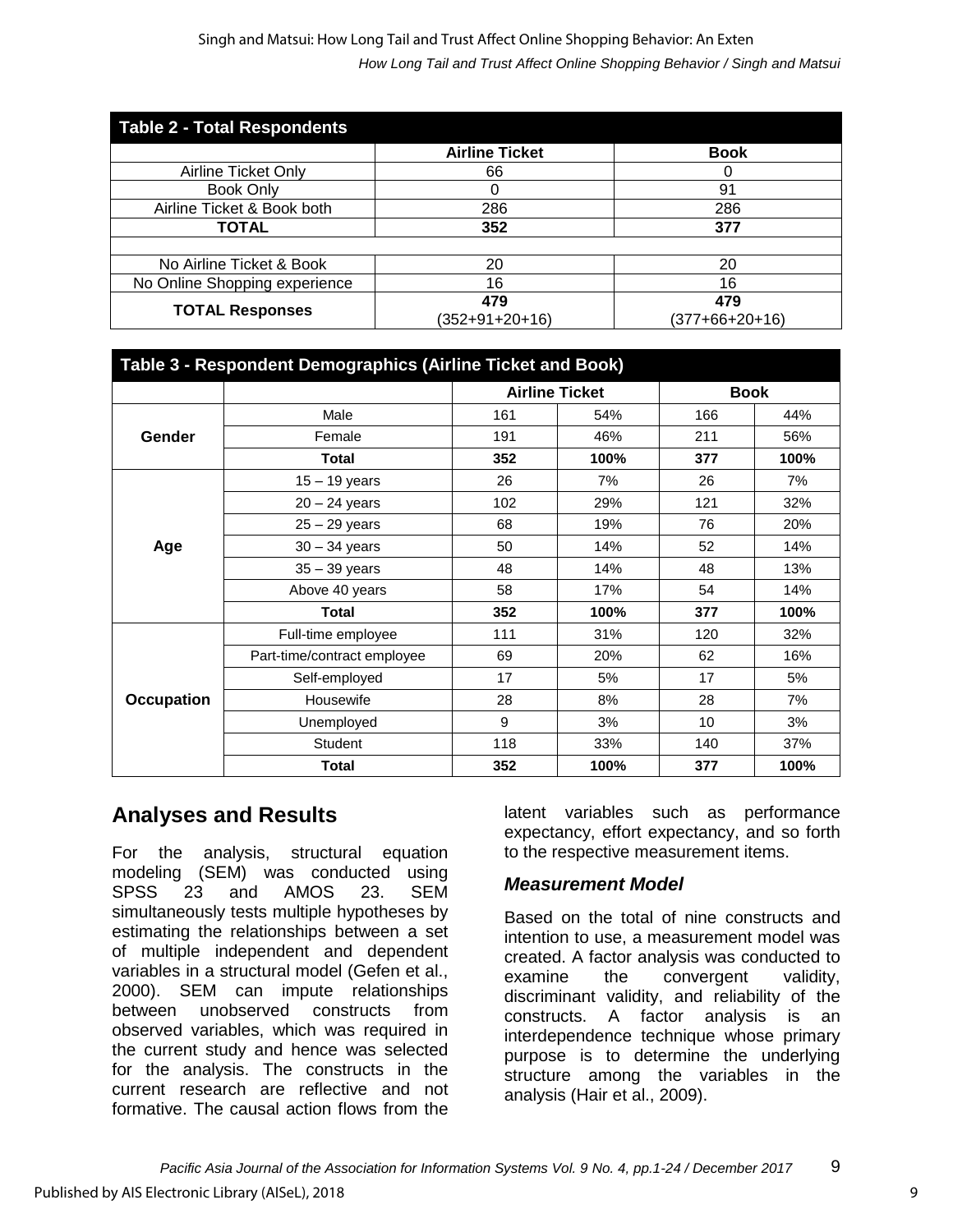Multicollinearity means that the variance independent variables explain in dependent variables are overlapping each other and thus are not explaining unique variance in the dependent variable. The simplest and most obvious means of identifying collinearity is an examination of the correlation matrix for the independent variables. The presence of high correlations (generally 0.9 and higher) is the first indication of substantial collinearity. Also, multicollinearity can be tested by a variance inflation factor (VIF) for which the suggested threshold is 3 with an acceptable threshold of 5 (Hair et al., 2009). As shown in Table 5 and Table 7, none of the correlations between the independent variables was found to be more than 0.7, and also no VIF for any of the variables was found to be higher than 3 for both product categories. The VIF was found to be ranging between 1.2 and 2.1. Therefore, no significant multicollinearity problem exists in the data.

Common method bias is attributable to the measurement method rather than to the constructs the measures present (Podsakoff et al., 2003). The common method bias could be because of external reasons such as data collection or factors that may bring in the bias that may either inflate or deflate responses. For the current study, common method bias was tested using the common latent factor method, which was done by capturing the common variance among all the observed variables in the model using AMOS software. For the model, standardized regression weights were compared with an additional common latent factor and without a common latent factor. The difference between the two sets of standardized regression weights were not found to be significantly high. In addition to this, Harman's single factor test was also conducted, and none of the single factors explained the variance more than 50%, hence passing Harman's one factor test. Both the tests indicated the absence of any considerable common method bias in the data.

The convergent validity of the scales should be assessed using two criteria (Fornell & Larcker, 1981): (1) all indicator loadings should be significant and exceed 0.7, and (2) the average variance extracted (AVE) by each construct should exceed the variance caused by the measurement error for that construct (i.e., AVE should exceed 0.5). Factor loadings in the range of  $\pm 0.30$  to ±0.40 are considered to meet the minimal level for interpretation of structure and loadings, and  $\pm 0.50$  or greater are considered practically significant (Hair et al., 2009). For convergent validity, a pattern matrix was examined to check the factor loadings of the measurement items on the respective constructs and the cross-factor loadings. A factor analysis was conducted using the maximum likelihood estimation method and promax rotation. For the current study, all the factor loadings were greater than 0.7 except for one item in facilitating conditions, price value, habit, and intention to use for airline ticket. Similarly, all the factor loadings were greater than 0.7 for book except for one item in facilitating condition and LT. None of the items had a factor loading of less than 0.6 and crossloading higher than 0.2. In addition to this, for all the constructs, AVE exceeded 0.5, hence passing the convergent validity test.

For airline ticket data analysis, two measurement items were excluded from the analysis because of their low factor loading and high cross-loadings. One measurement item was related to the habit construct and the other to facilitating conditions. For books data analysis, one measurement item related to facilitating conditions was excluded.

Validity is how well the concept is defined by the measures, whereas reliability relates to the consistency of the measures (Hair et al., 2009). Reliability was tested through the computation of Cronbach's alpha for each factor. The generally agreed upon lower limit for Cronbach's alpha is 0.70 although it may decrease to 0.60 in exploratory research (MacCallum et al., 1994). Cronbach's alpha for each construct was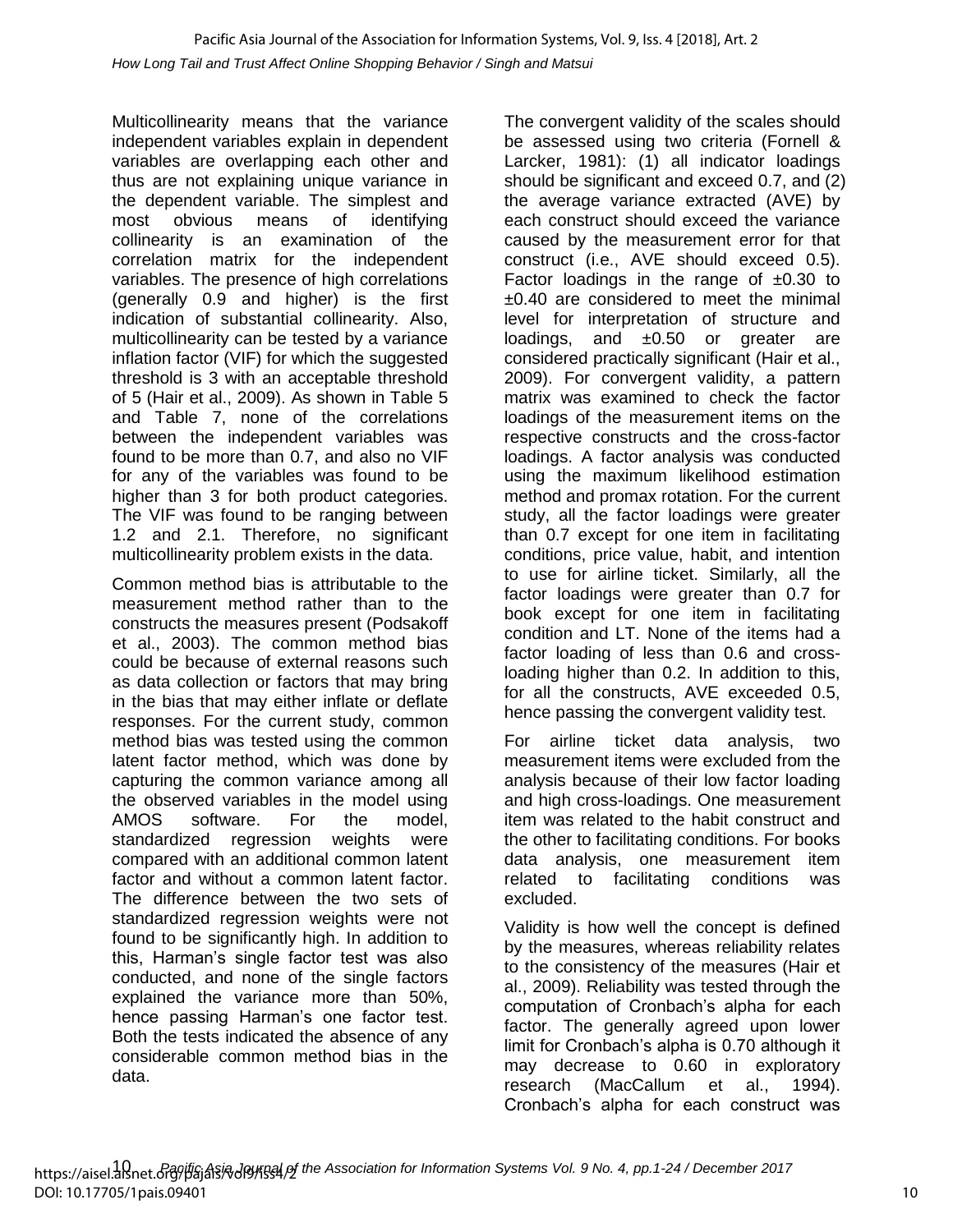found to be higher than 0.7, as shown in the results below, hence passing the reliability criteria.

Below are the results for the reliability test and convergent validity test for airline tickets and books.

| Table 4 - Measurement Model Assessment (Airline Ticket and Book) |                    |                            |                          |                                 |                     |                          |  |  |  |  |
|------------------------------------------------------------------|--------------------|----------------------------|--------------------------|---------------------------------|---------------------|--------------------------|--|--|--|--|
|                                                                  |                    | <b>Airline Ticket (AT)</b> |                          |                                 | Book (B)            |                          |  |  |  |  |
| <b>Construct</b>                                                 | <b>Scale Item</b>  | Cronbach's<br>Alpha        | <b>Factor</b><br>Loading | <b>Scale Item</b>               | Cronbach's<br>Alpha | <b>Factor</b><br>Loading |  |  |  |  |
|                                                                  | PE1_AT             |                            | 0.728                    | PE <sub>1_B</sub>               |                     | 0.780                    |  |  |  |  |
| Performance                                                      | PE2_AT             | 0.898                      | 0.926                    | PE <sub>2_B</sub>               | 0.921               | 0.923                    |  |  |  |  |
| Expectancy                                                       | PE3_AT             |                            | 0.776                    | PE3_B                           |                     | 0.836                    |  |  |  |  |
|                                                                  | PE4_AT             |                            | 0.876                    | PE4_B                           |                     | 0.887                    |  |  |  |  |
|                                                                  | EE1_AT             |                            | 0.831                    | EE1_B                           |                     | 0.893                    |  |  |  |  |
| Effort                                                           | EE2_AT             |                            | 0.821                    | EE2_B                           | 0.921               | 0.805                    |  |  |  |  |
| Expectancy                                                       | EE3_AT             | 0.895                      | 0.856                    | EE3_B                           |                     | 0.869                    |  |  |  |  |
|                                                                  | EE4_AT             |                            | 0.805                    | EE4_B                           |                     | 0.844                    |  |  |  |  |
|                                                                  | SI1_AT             |                            | 0.898                    | $SI1$ <sub>_</sub> B            |                     | 0.913                    |  |  |  |  |
| Social<br>Influence                                              | SI <sub>2_AT</sub> | 0.929                      | 0.848                    | $SI2$ _ $B$                     | 0.935               | 0.898                    |  |  |  |  |
|                                                                  | SI3_AT             |                            | 0.938                    | $SI3$ <sub>B</sub>              |                     | 0.901                    |  |  |  |  |
|                                                                  | FC1_AT             |                            | 0.850                    | $FC1$ <sub>_</sub> B            |                     | 0.822                    |  |  |  |  |
| Facilitating                                                     | FC <sub>2_AT</sub> | 0.824                      | 0.796                    | FC <sub>2_B</sub>               | 0.816               | 0.797                    |  |  |  |  |
| Conditions                                                       | FC3_AT             |                            | 0.631                    | FC <sub>3_B</sub>               |                     | 0.678                    |  |  |  |  |
|                                                                  | FC4_AT             |                            | Dropped                  | FC4_B                           |                     | Dropped                  |  |  |  |  |
|                                                                  | HM1_AT             | 0.934                      | 0.918                    | HM1_B                           | 0.934               | 0.927                    |  |  |  |  |
| Hedonic<br>Motivation                                            | HM2_AT             |                            | 0.901                    | HM2_B                           |                     | 0.927                    |  |  |  |  |
|                                                                  | HM3_AT             |                            | 0.824                    | HM3_B                           |                     | 0.877                    |  |  |  |  |
|                                                                  | PV1_AT             |                            | 0.794                    | $PV1_B$                         | 0.88                | 0.786                    |  |  |  |  |
| <b>Price Value</b>                                               | PV <sub>2_AT</sub> | 0.826                      | 0.683                    | $PV2_B$                         |                     | 0.888                    |  |  |  |  |
|                                                                  | PV3_AT             |                            | 0.793                    | $PV3$ <sub>B</sub>              |                     | 0.787                    |  |  |  |  |
|                                                                  | HT1_AT             |                            | 0.861                    | HT1_B                           | 0.919               | 0.866                    |  |  |  |  |
|                                                                  | HT2_AT             |                            | 0.876                    | HT2_B                           |                     | 0.884                    |  |  |  |  |
| Habit                                                            | HT3_AT             | 0.839                      | Dropped                  | HT3_B                           |                     | 0.838                    |  |  |  |  |
|                                                                  | HT4_AT             |                            | 0.615                    | HT4_B                           |                     | 0.793                    |  |  |  |  |
|                                                                  | TR1_AT             |                            | 0.858                    | TR <sub>1_B</sub>               |                     | 0.903                    |  |  |  |  |
|                                                                  | TR <sub>2</sub> AT |                            | 0.827                    | TR <sub>2_</sub> B              |                     | 0.909                    |  |  |  |  |
| Trust                                                            | TR3_AT             | 0.916                      | 0.797                    | TR3_B                           | 0.947               | 0.837                    |  |  |  |  |
|                                                                  | TR4_AT             |                            | 0.88                     | TR4_B                           |                     | 0.888                    |  |  |  |  |
|                                                                  | LT1_AT             |                            | 0.883                    | $LT1_B$                         |                     | 0.936                    |  |  |  |  |
| Long Tail<br>Effect                                              | LT2_AT             | 0.884                      | 0.934                    | $LT2_B$                         | 0.908               | 0.926                    |  |  |  |  |
|                                                                  | LT3_AT             |                            | 0.742                    | $LT3_B$                         |                     | 0.692                    |  |  |  |  |
|                                                                  | IU1_AT             |                            | 0.875                    | $IU1$ <sub><math>B</math></sub> |                     | 0.831                    |  |  |  |  |
| Intention to                                                     | IU2_AT             | 0.906                      | 0.648                    | $IU2_B$                         | 0.961               | 0.868                    |  |  |  |  |
| Use                                                              | IU3_AT             |                            | 0.819                    | $IU3$ <sub>_</sub> B            |                     | 0.811                    |  |  |  |  |
|                                                                  |                    |                            |                          |                                 |                     |                          |  |  |  |  |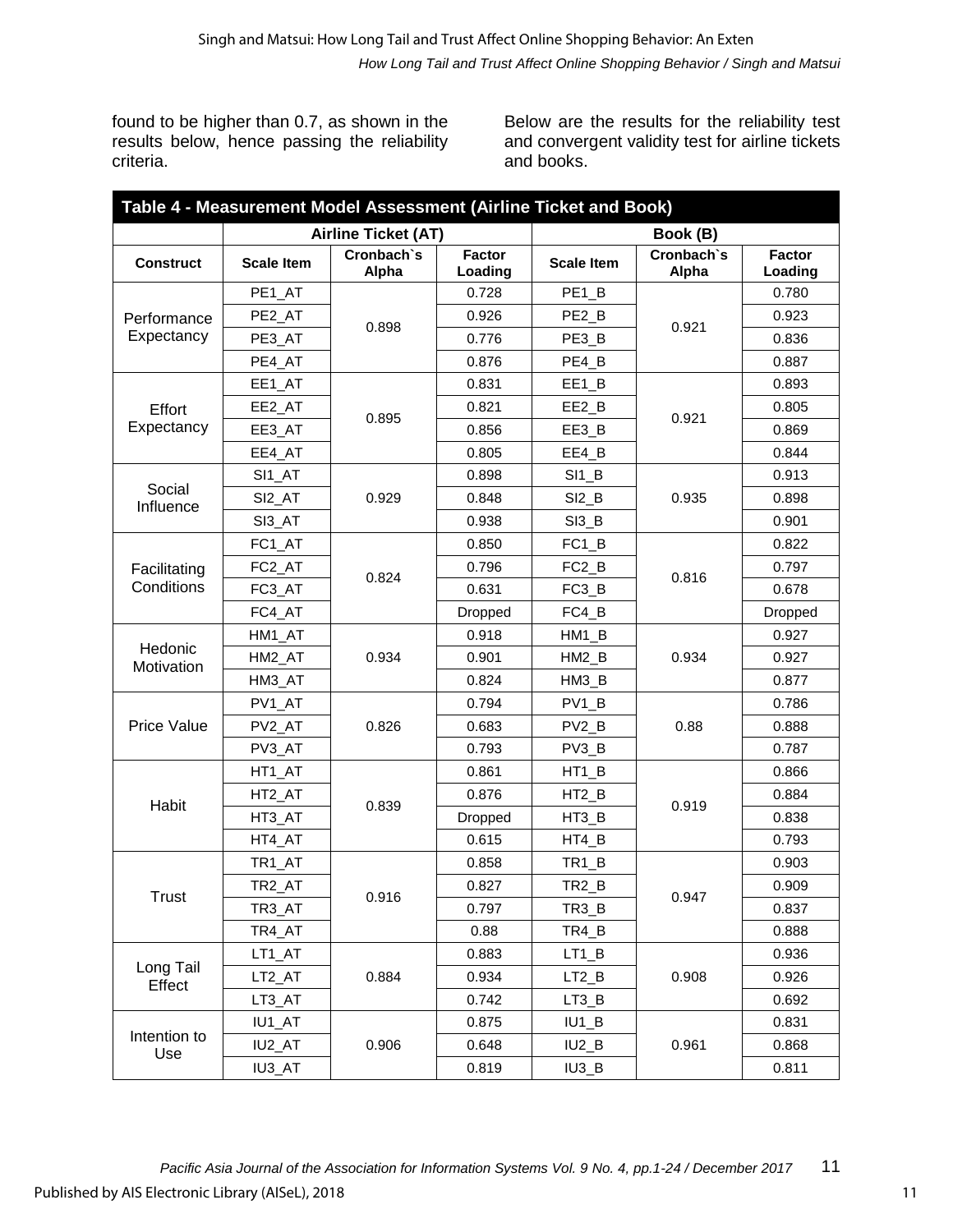Discriminant validity shows to what extent factors are distinct and uncorrelated. Discriminant validity should be assessed via the following criterion: the square root of the AVE of a construct should be greater than the correlations between the construct and all other constructs in the model (Fornell & Larcker, 1981).

As shown in Tables 5 and 6 for airline tickets and in Tables 7 and 8 for books, the square root of the AVE was found to be greater than the correlations between the constructs in the model, hence passing the discriminant validity test. Also, none of the correlations between the factors exceeded 0.7, which is also an indicator of passing the discriminant validity test.

Below, Table 5 contains the factor correlation matrix, and Table 6 contains the square root of AVE for airline tickets.

Table 7 contains the factor correlation matrix, and Table 8 contains the square root of AVE for the book.

| <b>Table 5 - Factor Correlation Matrix (Airline Ticket)</b> |           |     |           |           |     |     |     |     |     |     |
|-------------------------------------------------------------|-----------|-----|-----------|-----------|-----|-----|-----|-----|-----|-----|
| <b>Factor</b>                                               | <b>PE</b> | EE  | <b>SI</b> | <b>FC</b> | HM  | PV  | HТ  | TR  | LT  | IU  |
| <b>PE</b>                                                   | 1.0       |     |           |           |     |     |     |     |     |     |
| <b>EE</b>                                                   | .49       | 1.0 |           |           |     |     |     |     |     |     |
| SI                                                          | .23       | .28 | 1.0       |           |     |     |     |     |     |     |
| <b>FC</b>                                                   | .45       | .55 | .24       | 1.0       |     |     |     |     |     |     |
| HM                                                          | .34       | .49 | .21       | .36       | 1.0 |     |     |     |     |     |
| <b>PV</b>                                                   | .46       | .49 | .19       | .52       | .57 | 1.0 |     |     |     |     |
| <b>HT</b>                                                   | .41       | .39 | .36       | .39       | .44 | .48 | 1.0 |     |     |     |
| <b>TR</b>                                                   | .45       | .44 | .14       | .44       | .48 | .54 | .47 | 1.0 |     |     |
| LT.                                                         | .18       | .23 | .32       | .20       | .18 | .24 | .16 | .04 | 1.0 |     |
| IU                                                          | .59       | .54 | .33       | .55       | .50 | .69 | .65 | .58 | .29 | 1.0 |

| Table 6 - AVE and Square root of AVE (Airline Ticket) |            |                           |  |  |  |  |  |  |
|-------------------------------------------------------|------------|---------------------------|--|--|--|--|--|--|
| <b>Factor</b>                                         | <b>AVE</b> | <b>Square Root of AVE</b> |  |  |  |  |  |  |
| Performance Expectancy                                | 0.689      | 0.830                     |  |  |  |  |  |  |
| <b>Effort Expectancy</b>                              | 0.686      | 0.828                     |  |  |  |  |  |  |
| Social Influence                                      | 0.801      | 0.895                     |  |  |  |  |  |  |
| <b>Facilitating Conditions</b>                        | 0.584      | 0.764                     |  |  |  |  |  |  |
| <b>Hedonic Motivation</b>                             | 0.777      | 0.881                     |  |  |  |  |  |  |
| <b>Price Value</b>                                    | 0.575      | 0.758                     |  |  |  |  |  |  |
| Habit                                                 | 0.628      | 0.793                     |  |  |  |  |  |  |
| Trust                                                 | 0.707      | 0.841                     |  |  |  |  |  |  |
| Long Tail Effect                                      | 0.734      | 0.856                     |  |  |  |  |  |  |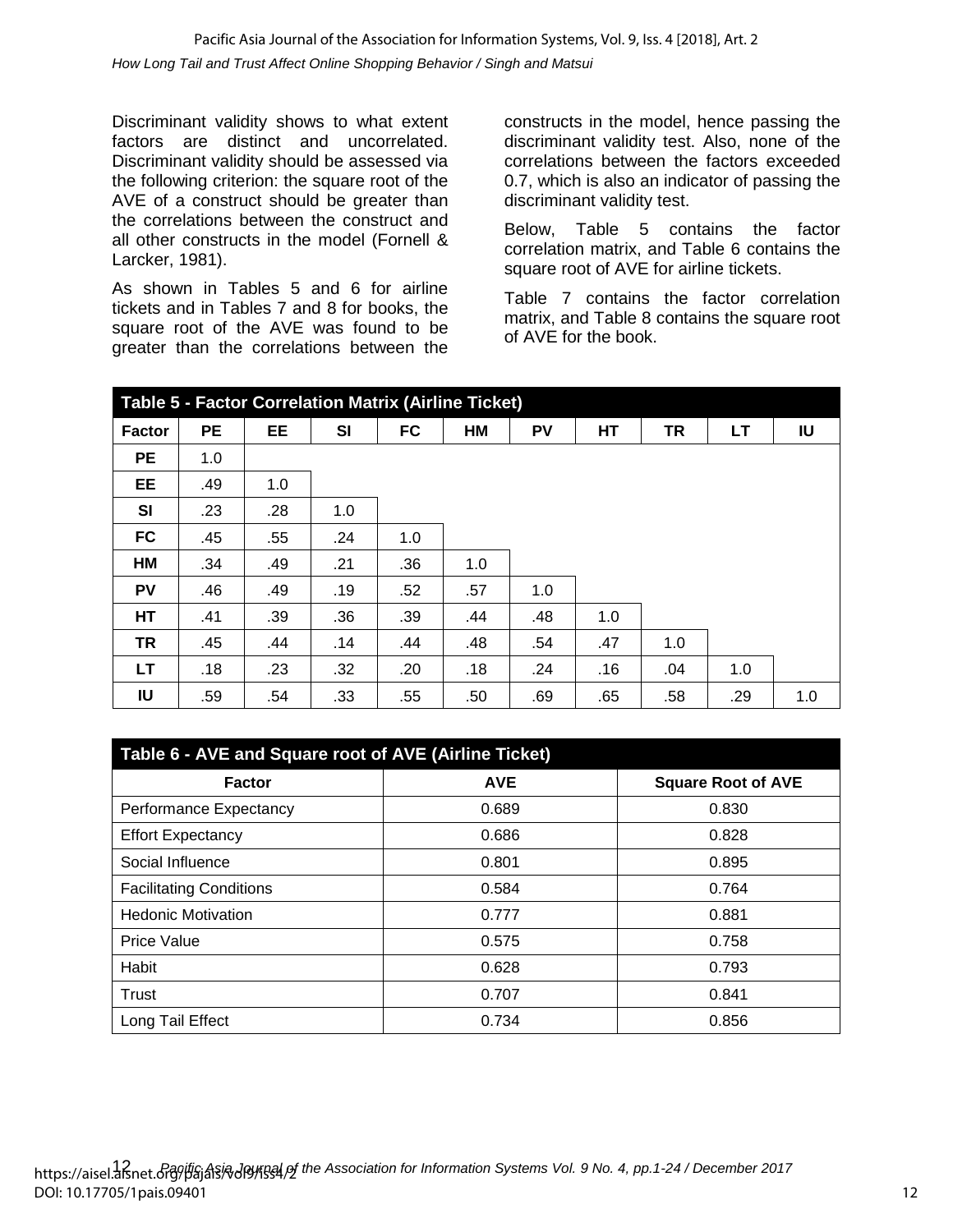#### *How Long Tail and Trust Affect Online Shopping Behavior / Singh and Matsui* Singh and Matsui: How Long Tail and Trust Affect Online Shopping Behavior: An Exten

| <b>Table 7 - Factor Correlation Matrix (Book)</b> |     |     |     |     |     |     |     |     |     |     |
|---------------------------------------------------|-----|-----|-----|-----|-----|-----|-----|-----|-----|-----|
| <b>Factor</b>                                     | PE  | EE  | SI  | FC  | HM  | PV  | HТ  | ΤR  | LT  | IU  |
| PE                                                | 1.0 |     |     |     |     |     |     |     |     |     |
| EE                                                | .53 | 1.0 |     |     |     |     |     |     |     |     |
| <b>SI</b>                                         | .35 | .33 | 1.0 |     |     |     |     |     |     |     |
| <b>FC</b>                                         | .54 | .54 | .19 | 1.0 |     |     |     |     |     |     |
| HM                                                | .35 | .35 | .27 | .33 | 1.0 |     |     |     |     |     |
| PV                                                | .50 | .44 | .34 | .42 | .24 | 1.0 |     |     |     |     |
| <b>HT</b>                                         | .37 | .35 | .36 | .35 | .27 | .47 | 1.0 |     |     |     |
| TR                                                | .58 | .58 | .35 | .54 | .32 | .54 | .47 | 1.0 |     |     |
| LT.                                               | .59 | .48 | .27 | .46 | .29 | .55 | .36 | .59 | 1.0 |     |
| IU                                                | .68 | .57 | .39 | .54 | .37 | .62 | .64 | .70 | .65 | 1.0 |

| Table 8 - AVE and Square root of AVE (Book) |            |                           |  |  |  |  |  |
|---------------------------------------------|------------|---------------------------|--|--|--|--|--|
| <b>Factor</b>                               | <b>AVE</b> | <b>Square Root of AVE</b> |  |  |  |  |  |
| Performance Expectancy                      | 0.736      | 0.858                     |  |  |  |  |  |
| <b>Effort Expectancy</b>                    | 0.728      | 0.853                     |  |  |  |  |  |
| Social Influence                            | 0.817      | 0.904                     |  |  |  |  |  |
| <b>Facilitating Conditions</b>              | 0.590      | 0.768                     |  |  |  |  |  |
| <b>Hedonic Motivation</b>                   | 0.829      | 0.910                     |  |  |  |  |  |
| <b>Price Value</b>                          | 0.675      | 0.821                     |  |  |  |  |  |
| Habit                                       | 0.715      | 0.845                     |  |  |  |  |  |
| Trust                                       | 0.782      | 0.880                     |  |  |  |  |  |
| Long Tail Effect                            | 0.737      | 0.858                     |  |  |  |  |  |

#### *Structural Model*

Structural equation modeling was conducted for the selected product categories with seven constructs of UTAUT2, LT, trust, intention to use, and use behavior. Model fit indices were analyzed to ensure that the model could be used.

The chi-square value is the traditional measure used for evaluating overall model fit, and it assesses the magnitude of discrepancy between the sample and fitted covariance matrices (Hu & Bentler, 1999). A good model fit provides an insignificant result at the 0.05 threshold (Barrett, 2007).

The RMSEA value between 0.08 and 0.10 provides a mediocre fit, and anything below 0.08 shows a good fit (MacCallum et al.,

1996). However, more recently, a stringent upper limit of 0.07 (Steiger, 2007) seems to be the general consensus among the authorities in this area.

A cut-off criterion of CFI ≥ 0.90 was initially considered to be high; however, recent studies have shown that a value greater than 0.90 is needed to ensure that misspecified models are not accepted (Hu & Bentler, 1999). Values for the standardized RMR range from zero to 1.0, with well-fitting models obtaining values less than .05 (Byrne, 1998; Diamantopoulos & Signaw, 2000); however, values as high as 0.08 are deemed acceptable (Hu & Bentler, 1999).

The path diagram of the testing model for airline tickets and books are shown below.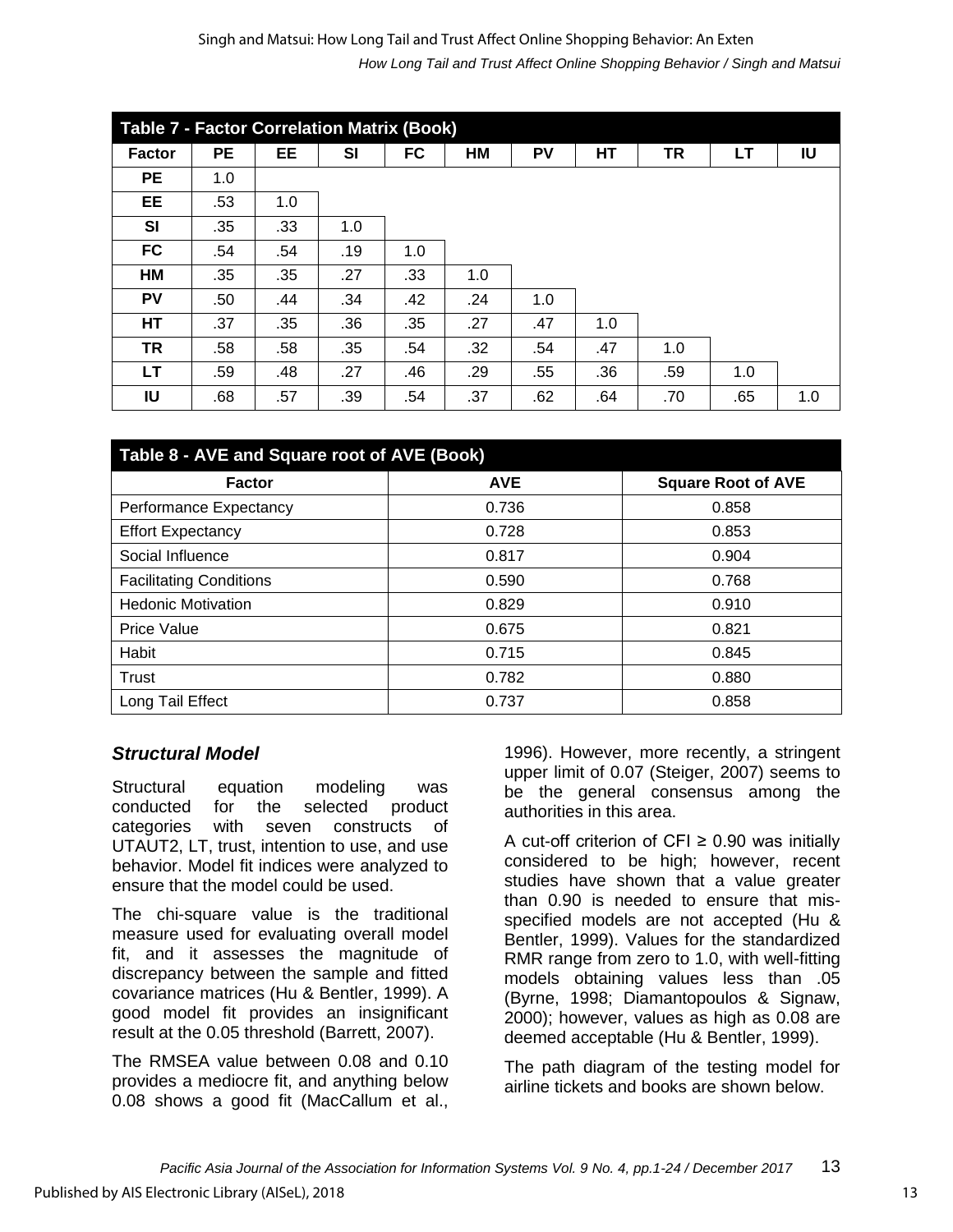*How Long Tail and Trust Affect Online Shopping Behavior / Singh and Matsui* Pacific Asia Journal of the Association for Information Systems, Vol. 9, Iss. 4 [2018], Art. 2





https://aisel.aisnet.org/pajais/wol9/lss4/of the Association for Information Systems Vol. 9 No. 4, pp.1-24 / December 2017 DOI: 10.17705/1pais.09401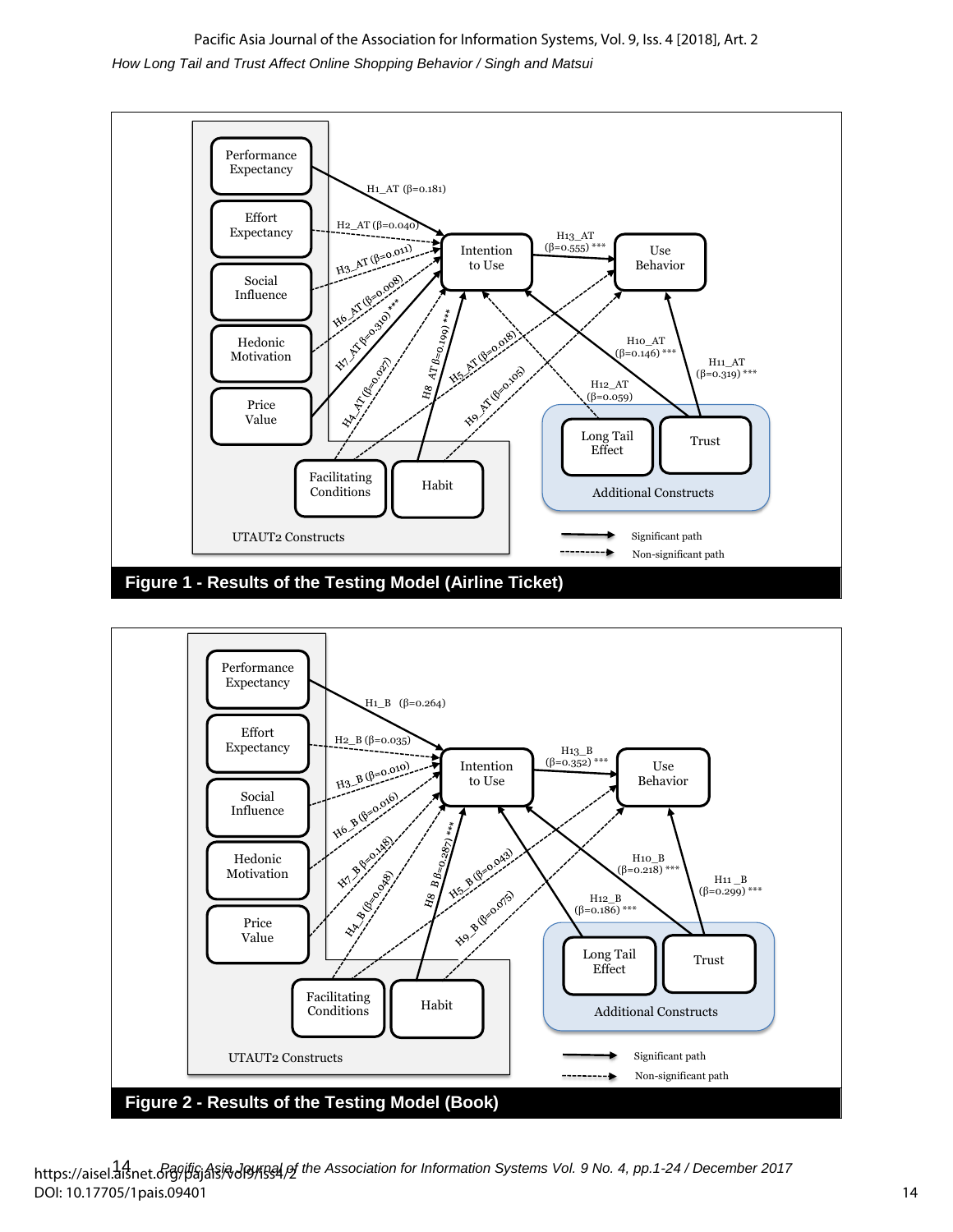For airline tickets, the chi-square was 1111.8 with 479 degrees of freedom. The root mean square error of approximation (RMSEA) was 0.061, comparative fit index (CFI) was 0.930, and root mean square residual (RMR) was 0.035. All these model fit indices indicated the acceptance of the model for airline tickets.

For books, the chi-square was 1068.9 with 512 degrees of freedom. The RMSEA was 0.054, CFI was 0.955, and RMR was 0.039. All these model fit indices indicated the acceptance of the model for books.

### *Results*

For airline tickets, all the seven constructs of UTAUT2 along with the additional constructs trust and LT had positive regression weights; however, only price value, habit, performance expectancy, and trust were found to have a significant positive effect on intention to use. It is important to note that among the additionally proposed two constructs of LT and trust, only trust was found to have a significant relationship with intention to use while LT was not found to have a significant relation with intention to use.

Similarly, facilitating conditions, habit, and trust had positive regression weights, but only trust was found to have a significant positive direct effect on use behavior. Also, it was found that intention to use has a significant positive effect on use behavior. A summary of the test results for airline tickets is shown below.

| Table 9 - Summary of Test Results for the Structural Model (Airline Ticket) |                       |           |                      |                       |              |           |  |  |  |
|-----------------------------------------------------------------------------|-----------------------|-----------|----------------------|-----------------------|--------------|-----------|--|--|--|
|                                                                             | <b>Hypothesis</b>     | Path      | Regression<br>Weight | Critical<br>Ratio (z) | Significance | Supported |  |  |  |
|                                                                             | H1_AT                 | $PE - IU$ | 0.181                | 4.052                 | ***          | Yes       |  |  |  |
|                                                                             | H <sub>2_AT</sub>     | $EE - IU$ | 0.040                | 0.916                 | 0.360        | No        |  |  |  |
|                                                                             | H <sub>3</sub> _AT    | $SI - IU$ | 0.011                | 0.452                 | 0.651        | No        |  |  |  |
|                                                                             | H4_AT                 | $FC - IU$ | 0.027                | 0.527                 | 0.598        | No        |  |  |  |
| Intention to<br>Use                                                         | H <sub>6</sub> _AT    | $HM - IU$ | 0.008                | 0.259                 | 0.796        | No        |  |  |  |
|                                                                             | H7_AT                 | $PV - IU$ | 0.310                | 4.918                 | $***$        | Yes       |  |  |  |
|                                                                             | H8 AT                 | $HT - IU$ | 0.199                | 5.924                 | $***$        | Yes       |  |  |  |
|                                                                             | H <sub>10_AT</sub>    | $TR - IU$ | 0.146                | 3.657                 | $***$        | Yes       |  |  |  |
|                                                                             | $H12$ <sub>_AT</sub>  | $LT - IU$ | 0.059                | 2.170                 | 0.030        | No        |  |  |  |
|                                                                             | H <sub>5</sub> _AT    | FC – UB   | 0.018                | 0.174                 | 0.862        | No        |  |  |  |
| Use                                                                         | H <sub>9</sub> _AT    | $HT - UB$ | 0.105                | 1.303                 | 0.192        | No        |  |  |  |
| <b>Behavior</b>                                                             | $H11$ <sub>_</sub> AT | $TR - UB$ | 0.319                | 3.499                 | $***$        | Yes       |  |  |  |
|                                                                             | H13_AT                | $IU - UB$ | 0.555                | 3.566                 | $***$        | Yes       |  |  |  |

For books, all the seven constructs of UTAUT2 along with the additional constructs trust and LT had a positive regression weight; however, only habit, performance expectancy, trust, and LT were found to have a significant positive effect on intention to use. For this product, both the newly proposed constructs trust and LT were found to have a significant relationship with intention to use.

Similarly, facilitating conditions, habit, and trust had a positive regression weight, but only trust was found to have a significant positive direct effect on use behavior. Also, it was found that intention to use has a significant positive effect on use behavior. A summary of the test results for books is shown below.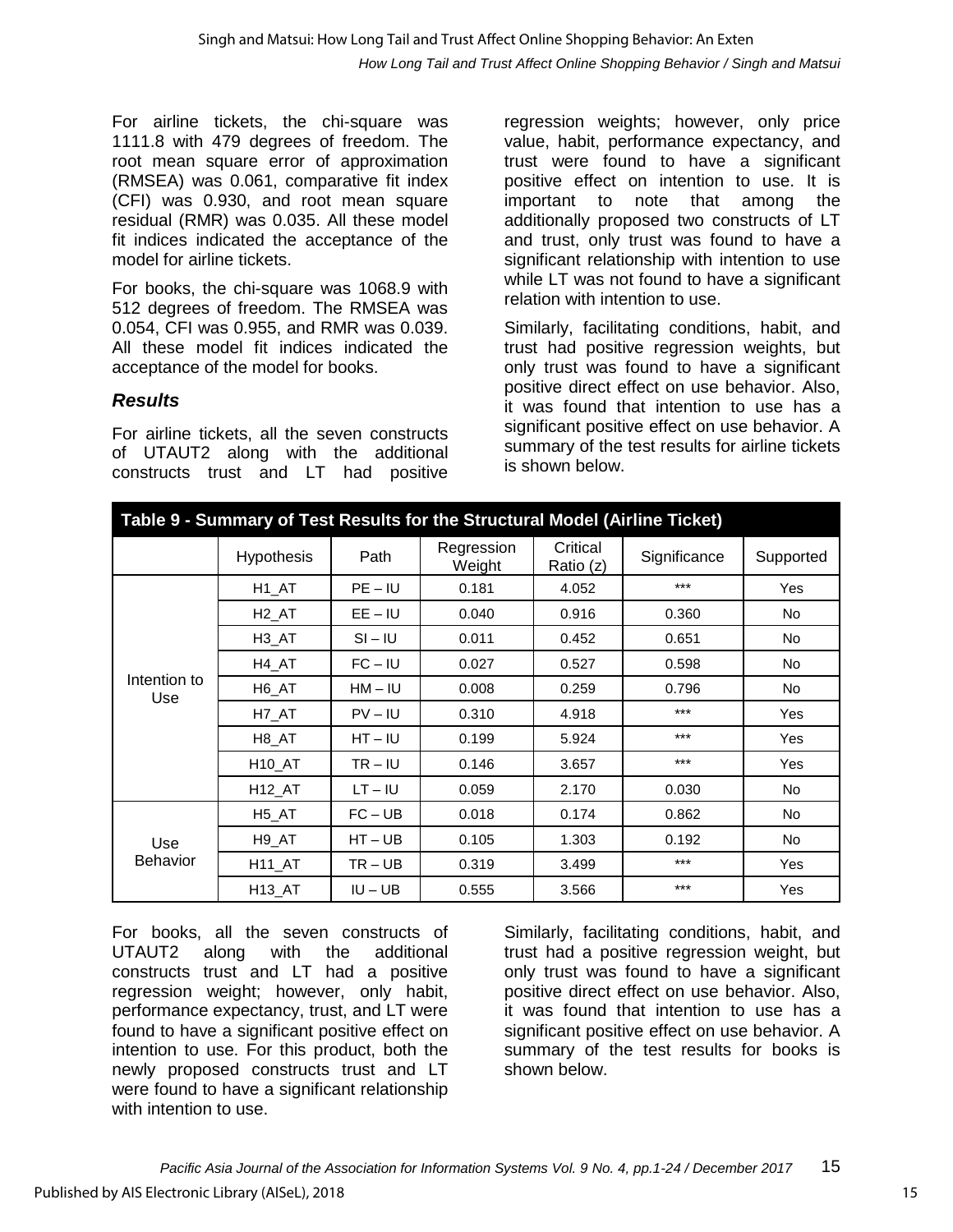| Table 10 - Summary of Test Results for the Structural Model (Book) |                      |           |                      |                       |              |           |  |  |  |
|--------------------------------------------------------------------|----------------------|-----------|----------------------|-----------------------|--------------|-----------|--|--|--|
|                                                                    | <b>Hypothesis</b>    | Path      | Regression<br>Weight | Critical<br>Ratio (z) | Significance | Supported |  |  |  |
|                                                                    | $H1$ <sub>_</sub> B  | $PE - IU$ | 0.264                | 5.320                 | $***$        | Yes       |  |  |  |
|                                                                    | $H2$ <sub>-B</sub>   | $EE - IU$ | 0.035                | 0.799                 | 0.424        | No        |  |  |  |
|                                                                    | $H3$ <sub>B</sub>    | $SI - IU$ | 0.010                | 0.335                 | 0.738        | No.       |  |  |  |
|                                                                    | $H4$ <sub>-B</sub>   | $FC - IU$ | 0.048                | 0.813                 | 0.416        | No        |  |  |  |
| Intention to<br>Use                                                | $H6$ <sub>B</sub>    | $HM - IU$ | 0.016                | 0.579                 | 0.562        | No        |  |  |  |
|                                                                    | $H7$ <sub>-B</sub>   | $PV - IU$ | 0.148                | 2.829                 | 0.005        | No        |  |  |  |
|                                                                    | $H8$ <sub>-B</sub>   | $HT - IU$ | 0.287                | 9.390                 | $***$        | Yes       |  |  |  |
|                                                                    | H <sub>10</sub> B    | $TR - IU$ | 0.218                | 4.759                 | $***$        | Yes       |  |  |  |
|                                                                    | H12_B                | $LT - IU$ | 0.186                | 4.129                 | $***$        | Yes       |  |  |  |
|                                                                    | $H5$ <sub>B</sub>    | FC – UB   | 0.043                | 0.672                 | 0.502        | No        |  |  |  |
| Use                                                                | $H9$ <sub>-B</sub>   | $HT - UB$ | 0.075                | 1.877                 | 0.061        | No        |  |  |  |
| <b>Behavior</b>                                                    | $H11$ <sub>_</sub> B | $TR - UB$ | 0.299                | 5.531                 | ***          | Yes       |  |  |  |
|                                                                    | H13_B                | $IU - UB$ | 0.352                | 5.437                 | $***$        | Yes       |  |  |  |

# **Conclusion**

The current research contributes to the understanding of user motivations behind online airline ticket and book purchases in Japan. The findings from this research indicate that user motivations behind intention to use for airline tickets are price value, habit, performance expectancy, and trust. However, direct predictors for use behavior were found to be intention to use and trust. Effort expectancy, social influence, facilitating conditions, hedonic motivation, and LT have positive regression weights but were not significant predictors for intention to use.

User motivations behind intention to use for books were found to be habit, performance expectancy, trust, and LT. Direct predictors of use behavior were found to be intention to use and trust. Effort expectancy, social influence, facilitating conditions, hedonic motivation, and price value have positive regression weights but were not the significant predictors for intention to use.

Effort expectancy and facilitating conditions were not found to be significant predictors of intention to use. Effort expectancy reflects

ease of use, and facilitating conditions reflects the items and support required to conduct online shopping. In a developed country such as Japan, where computers and laptops are basic commodities and the Internet penetration rate is among the highest in the world (91% in 2015; Internet World Stats), facilitating conditions for online shopping and ease of use have become the norm. These factors may be positively affecting the adoption of online shopping, but just because one possesses the required items for online shopping and is adept at using them, will not necessarily result in intention to use or an actual purchase. This is also reflected in the findings of this research.

The effect of social influence was found to be insignificant, probably because users are already using online channels for general use of collecting information about tourism, places to visit, and so forth, but intention to use is not necessarily driven by social influence. Moreover, the number of habitual users and frequent users of online channels are increasing, and these users will tend to have a minimal effect from social pressure when it comes to using online shopping.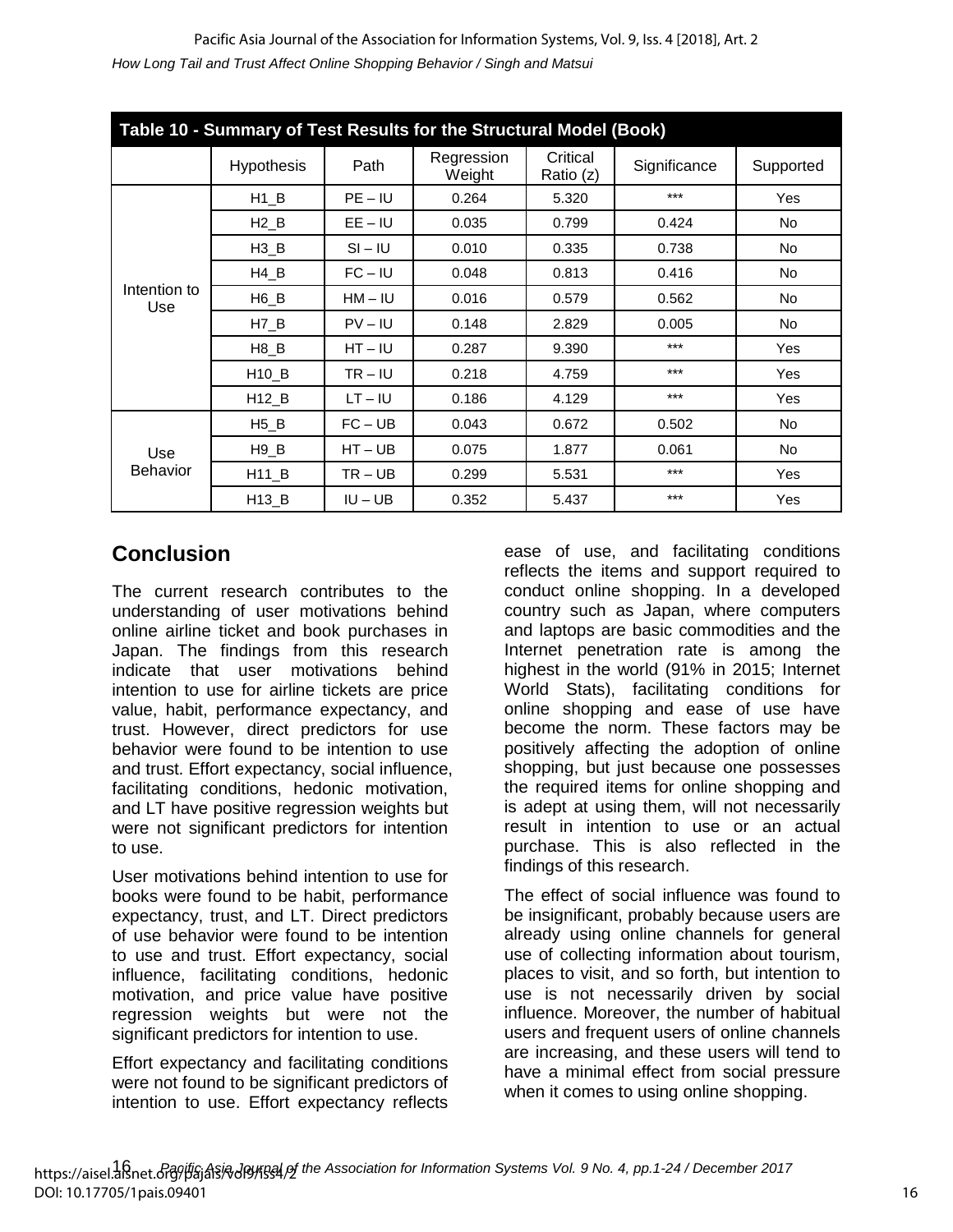Hedonic motivation was also not found to be a significant predictor of intention to use, and this could be explained by the fact that there are so many more interesting, engaging, and entertaining websites and apps on smartphones, so e-commerce websites do not have much hedonic motivation to offer, at least in the countries where higher bandwidth is easily available.

The current research indicates that habit is a significant predictor of intention to use for online shopping of both the products. However, habit was not found to be a significant indicator for use behavior, and this may be because habitual users are engaged in online activities and may have the intention to conduct online shopping, but just because they are highly engaged with online activities does not mean their frequent visits online will translate into a purchase decision. However, indirectly through intention to use, habit is a predictor of use behavior as well.

Businesses could target habitual users through advertising on online and offline channels by promoting usage contexts for airline tickets such as a summer vacation, weekend trip, returning home trip, and so forth. These users can also be a good target for the loyalty programs because they tend to be frequent visitors of online stores.

Performance expectancy was found to have a significant positive effect on intention to use for both the products. This reflects that users believe online shopping improves their performance because of it being useful, saving time for them, and so forth. Leveraging this finding, airline ticket companies could improve their services to make the online shopping experience more useful and convenient for the users by, for example, simplifying ticket purchases and payment processes further, providing intelligent and adaptive customer support, offering digital tickets, making their presence in social networking sites apparent, and using newer communication apps such as WhatsApp and LINE.

Trust, a popular research topic in the field of e-commerce, was found to be a significant predictor for both intention to use, and use behavior for both product categories. Factors such as the absence of common cyber laws, anxiety due to the absence of face-to-face interactions with the seller, and online frauds makes trust an important predictor of online shopping. Online sellers need to win the trust of their consumers by taking all the necessary steps to ensure the security of online transactions, protect customer information, and be quick and responsive in customer communication.

The main difference between the intention to use predictors for airline tickets and books is that the price value is one of the main user motivations behind online shopping for airline tickets, and LT was not found to be a significant construct. On the other hand, for books, LT was found to be a significant construct, and price value was not found to be a significant construct. This is because publishing and the book industry in Japan (Japan Book Publishers Association) has set the guidelines and policies for a fixed retail price of books. Detailed fieldwork was also conducted to compare the prices of books in the physical stores and online book stores in Japan, and it was found that there was no difference in the retail price of books between the two channels of sales. In this situation when the online retailers are not free to decide the pricing of their books, they are not able to pass on price benefits to consumers. Therefore, price value is not a significant construct for books in Japan. However, for airline tickets, price value is an important reason for selecting online shopping.

LT was found to have no significant relationship with intention to use for airline tickets. This may be because an airline ticket is not a physical product but is rather a service product. An airline ticket is just an information-based virtual product. There is not much difference in the number of products that could be purchased through online stores and brick-and-mortar stores because eventually brick-and-mortar stores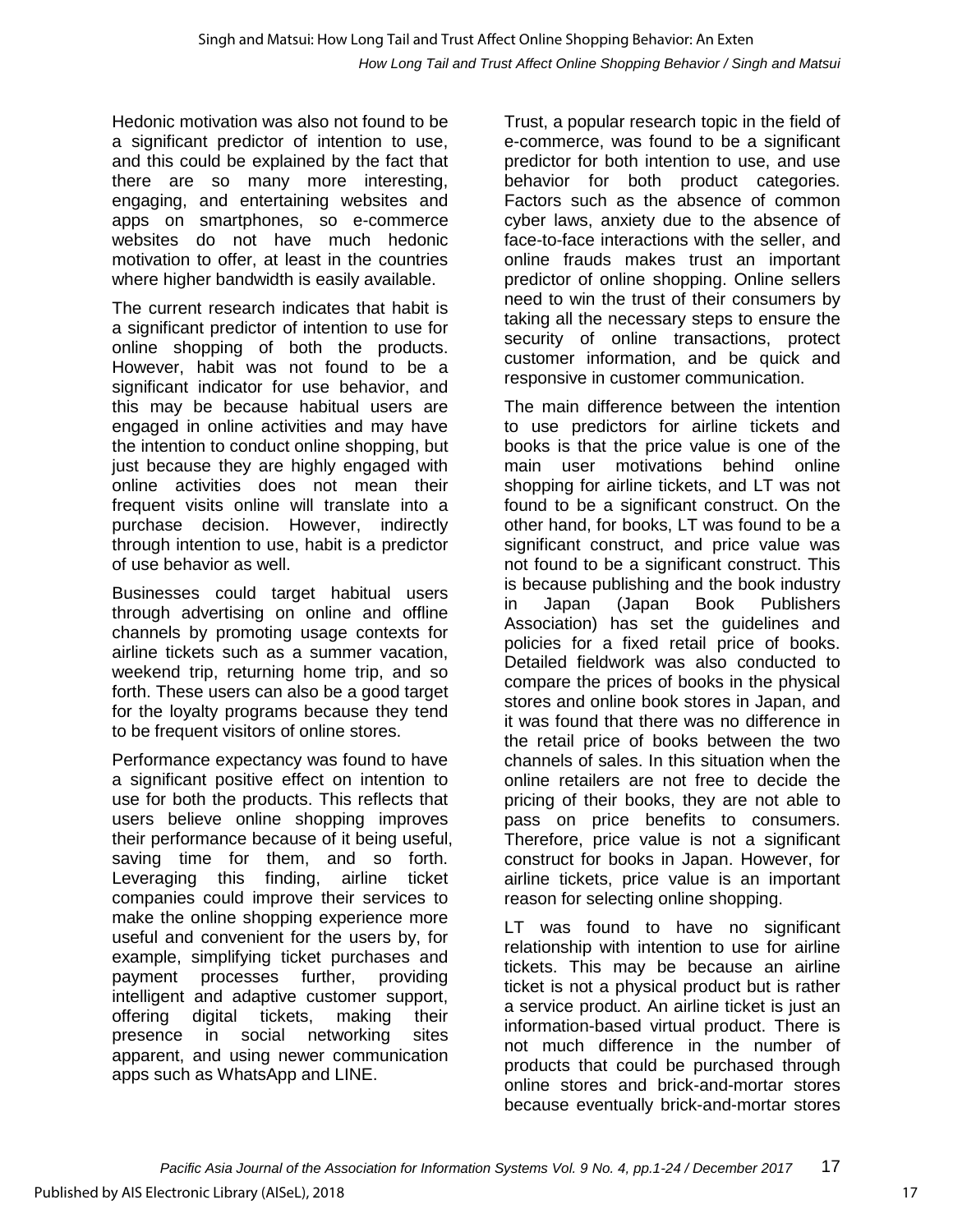also tend to use the Internet and airline system network to offer their services. Furthermore, there are no space constraints for the brick-and-mortar stores to limit the product offerings to a limited number of SKUs in the case of airline tickets as, even the brick-and-mortar stores use similar IT systems for reserving and selling airline tickets as the online stores. In this case, for airline tickets, LT was not found to be a significant construct behind user motivations for online shopping.

From the current research, we can conclude that the user motivations behind online shopping are different for different product categories. They are also influenced by external market situations, industry standards, and the inherent characteristics of the products.

In the current research, trust was validated to be an important factor behind user's intention to use and use behavior for online shopping. LT was also found to be a significant factor for physical products, but for the virtual products, it was not found to be a significant construct. Many prior studies have also emphasized the importance of trust behind user's intention to use and use behavior. The findings here propose the inclusion of trust and LT in an organized research framework such as UTAUT2 so as to subsequently arrive at a comprehensive research framework that could explain all the user motivations behind online shopping.

This study has some limitations as this research was conducted mainly in the urban areas of Japan, which have a high Internet penetration rate. In developing countries or even in the remote parts of Japan, the reasons behind online shopping may carry different weights. Also, the current research is focused on airline tickets and books, other products depending on their inherent characteristics, may have a different ranking of reasons for online shopping.

Future research could be conducted with additional constructs of trust and LT along with the UTAUT2 constructs for different products and in different geographical regions of the world. Also, the product characteristics related to the new construct could be tested to further understand the user motivations behind online shopping.

# **Acknowledgement**

We would like to thank Prof. Tanabu Motonari (Yokohama National University, Japan) and Prof. Tsurumi Hiroyuki (Yokohama National University, Japan) for their valuable reviews and inputs in this research. Their constructive feedback at different stages of this research were very helpful.

We are also thankful to the respondents of the research questionnaire for their precious time and support to this research study.

# **References**

- Barrett, P. (2007). "Structural Equation Modelling: Adjusting Model Fit," *Personality and Individual Differences, 42*(5), pp. 815-824.
- Brown, S. A., & Venkatesh, V. (2005). "Model of Adoption of Technology in the Household: A Baseline Model Test and Extension Incorporating Household Life Cycle," *MIS Quarterly, 29*(4), pp. 399-426.
- Brynjolfsson, E., Hu, Y., & Simester, D. (2011). "Goodbye Pareto Principle, Hello Long Tail: The Effect of Search Costs on the Concentration of Product Sales," *Management Science, 57*(8), pp. 1373-1386.
- Byrne, B. M. (1998). "Structural Equation Modeling with LISREL, PRELIS and SIMPLIS: Basic Concepts, Applications and Programming," *Mahwah, New Jersey: Lawrence Erlbaum Associates*.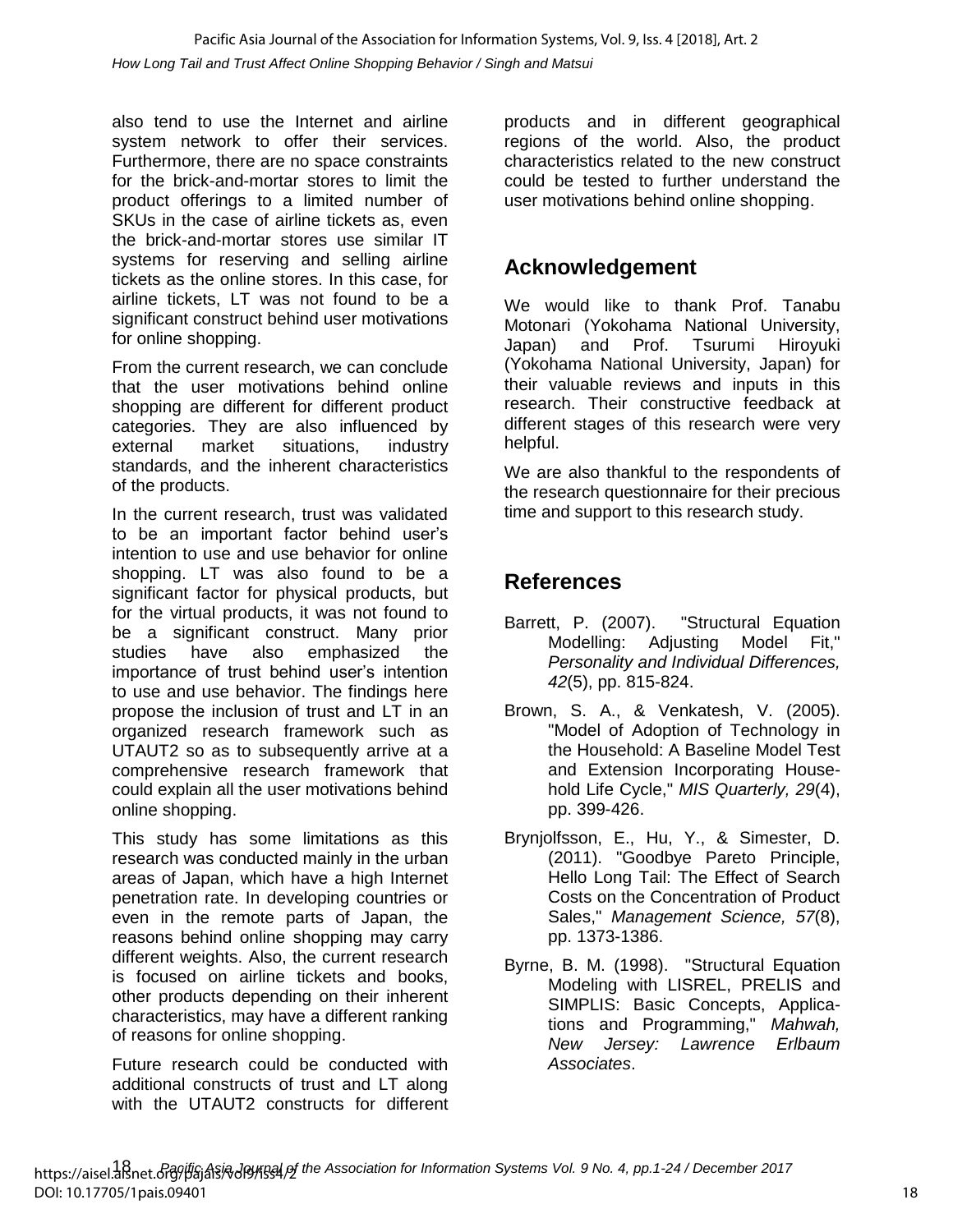*How Long Tail and Trust Affect Online Shopping Behavior / Singh and Matsui* Singh and Matsui: How Long Tail and Trust Affect Online Shopping Behavior: An Exten

- Childers, T. L., Carr, C. L., Peck, J., & Carson, S. (2001). " Hedonic and Utilitarian Motivations for Online Retail Shopping Behavior," *Journal of Retailing, 77*(4), pp. 511-535.
- Diamantopoulos, A., & Signaw, J. A. (2000). *Introducing LISREL.* London: Sage Publications.
- Dodds, W. V., Monroe, K. B., and Grewal, D. (1991). "Effects of Price, Brand, and Store Information on Buyers," *Journal of Marketing Research, 28*(3), pp. 307-319.
- Escobar-Rodriguez, T., & Carvajal-Trujillo, E. (2013). "Online Drivers of Consumer Purchase of Website Airline Tickets," *Journal of Air Transport Management, 32*, pp. 58-64.
- Fornell, C., & Larcker, D. F. (1981). "Evaluating Structural Equation Models with Unobservable Variables and Measurement Error," *Journal of Marketing Research, 18*, pp. 39-50.
- Gefen, D., Karahanna, E., & Straub, D. W. (2003). "Trust and TAM in Online Shopping: An Integrated Model," *MIS Quarterly, 27*(1), pp. 51-90.
- Gefen, D., Straub, D. W., & Boudreau, M. C. (2000). "Structural Equation Modeling and Regression: Guidelines for Research Practice," *Communications of the Association for Information Systems, 4*(7), pp. 1-70.
- Hair, J. F., Black, W. C., Babin, B. J., & Anderson, R. E. (2009). *Multivariate Data Analysis 7th Edition*, Pearson.
- Hong, I. B., & Cha, H. S. (2013). "The Mediating Role of Consumer Trust in an Online Merchant in Predicting Purchase Intention," *International Journal of Information Management, 33*(6), pp. 927-939.
- Hu, L. T., & Bentler, P. M. (1999). "Cutoff Criteria for Fit Indexes in Covariance Structure Analysis: Conventional Criteria versus New Alternatives," *Structural Equation Modeling, 6*(1), pp. 1-55.
- Internet World Stats. (2016). Retrieved from http://www.internetworldstats.com/stat s3.htm#asia on December 15<sup>th</sup>, 2016.
- Limayem, M., Hirt, S. G., & Cheung, C. M. K. (2007). "How Habit Limits the Predictive Power of Intentions: The Case of IS Continuance," *MIS Quarterly, 31*(4), pp. 705-737.
- MacCallum, R. C., Browne, M. W., & Sugawara, H. M. (1996). "Power Analysis and Determination of Sample Size for Covariance Structure Modeling," *Psychological Methods, 1*(2), pp. 130-149.
- MacCallum, R. C., Roznowski, M., Corinne, M. M., & Reith, J. V. (1994). "Alternative Strategies for Cross-Validation of Covariance Structure Models," *Multivariate Behavioral Research, 29*(1), pp. 1-32.
- Podsakoff, P. M., MacKenzie, S. B., Lee, J. Y., & Podsakoff, N. P. (2003). "Common Method Bias in Behavioral Research: A Critical Review of the Literature and Recommended Remedies," *Journal of Applied Psychology, 88*(5), pp. 879-903.
- Reichheld, F. F., & Schefter, P. (2000). "E-Loyalty: Your Secret Weapon on the Web," *Harvard Business Review, 78*(4), pp. 105-113.
- Singh, M., & Matsui, Y. (2015). "A Bibliometric Analysis on Online Shopping," *International Journal of e-Education, e-Business, e-Management and e-Learning, 5*(2), pp. 55-61.
- Steiger, J. H. (2007). "Understanding the Limitations of Global Fit Assessment in Structural Equation Modeling," *Personality and Individual Differences, 42*(5), pp. 893-898.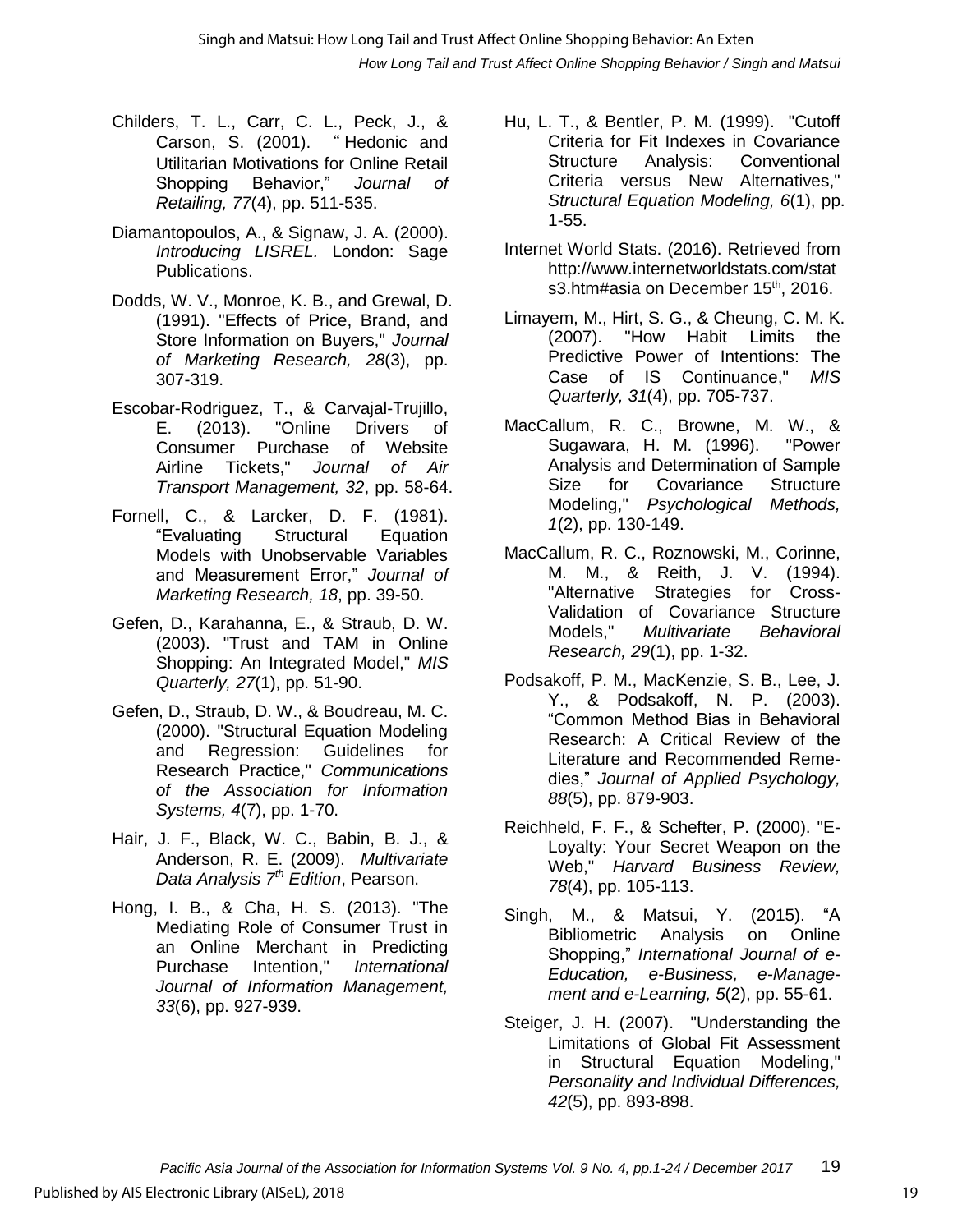*How Long Tail and Trust Affect Online Shopping Behavior / Singh and Matsui* Pacific Asia Journal of the Association for Information Systems, Vol. 9, Iss. 4 [2018], Art. 2

- Swaminathan, V., Lepkowska-White, E., & Rao, B. P. (1999). "Browsers or Buyers in Cyberspace? An investigation of Factors Influencing Electronic Exchange," *Journal of Computer-Mediated Communication, 5*(2), pp. 1-19.
- Thong, J. Y. L., Hong, S. J., & Tam, K. Y. (2006). "The Effects of Post-Adoption Beliefs on the Expectation– Confirmation Model for Information Technology Continuance," *International Journal of Human-Computer Studies, 64*(9), pp. 799-810.
- Van der Heijden, H. (2004). "User Acceptance of Hedonic Information Systems," *MIS Quarterly, 28*(4), pp. 695-704.
- Venkatesh, V., Morris, M. G., Davis, G. B., & Davis, F. D. (2003). "User Acceptance of Information Technology: Towards a Unified View," *MIS Quarterly, 27*(3), pp. 425-478.
- Venkatesh, V., Thong, J. Y. L., & Xu, X. (2012). "Consumer Acceptance and Use of Information Technology: Extending the Unified Theory of Acceptance and Use of Technology," *MIS Quarterly, 36*(1), pp. 157-178.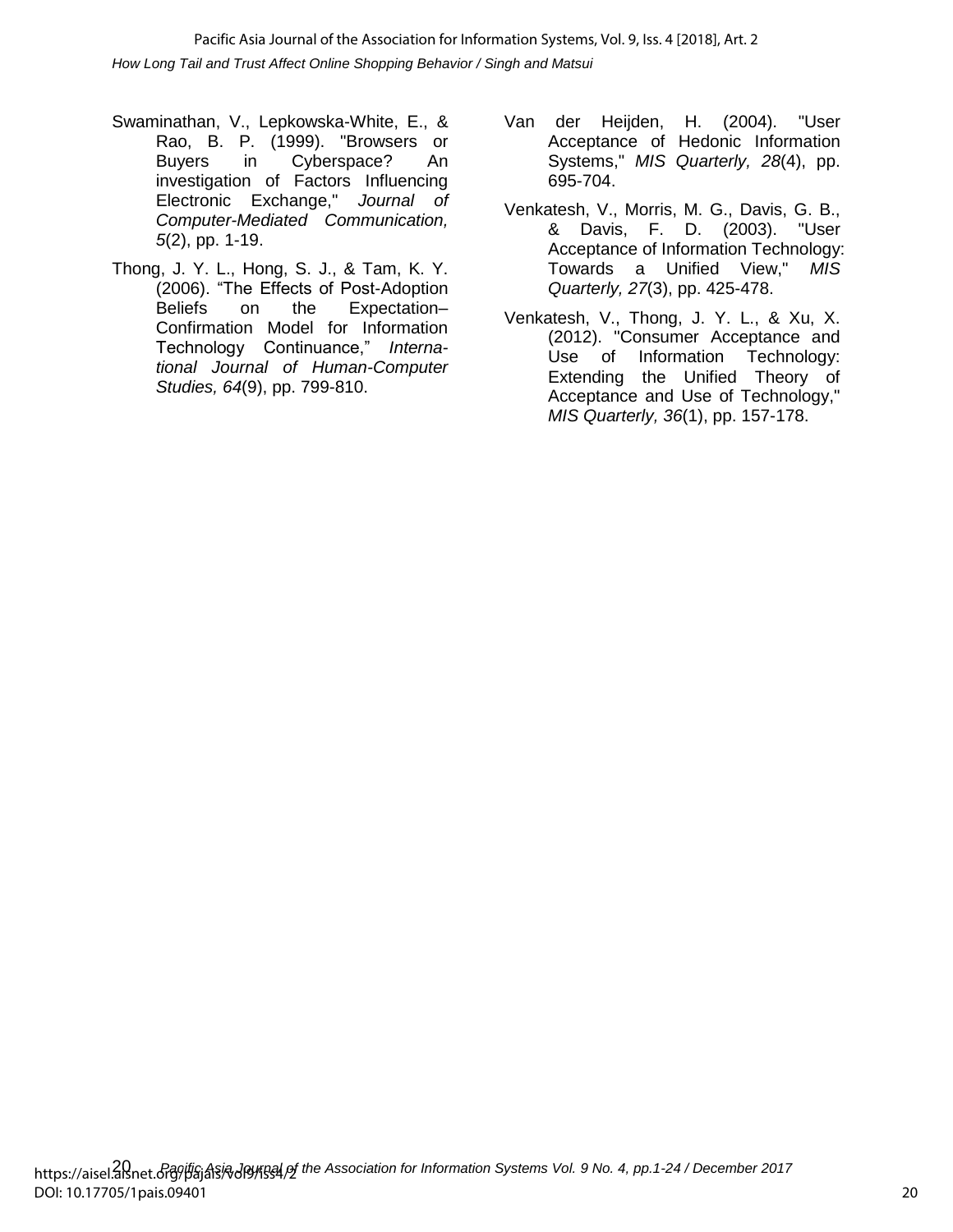# **Questionnaire: (Measurement Items only)**

### **AIRLINE TICKET:**

- PE1 AT. I think online shopping is useful for purchasing airline tickets.
- PE2 AT. My productivity increases by using online shopping for purchasing airline tickets.
- PE3 AT. Using online shopping for purchasing airline tickets helps me accomplish things more quickly in the purchasing process.
- PE4 AT. I can save my time, when I use online shopping for purchasing airline tickets.
- EE1\_AT. Learning how to use online shopping for purchasing airline tickets is easy for me.
- EE2 AT. My interaction with online shopping website for the purchase of airline tickets is clear and understandable.
- EE3 AT. I find online shopping websites selling airline tickets, easy to use.
- EE4 AT. It is easy for me to become skillful at using Online shopping for purchasing airline tickets.
- SI1 AT. People who are important to me think that I should use online shopping for purchasing airline tickets.
- SI2\_AT. People who influence my behavior think that I should use online shopping for purchasing airline tickets.
- SI3 AT. People whose opinions that I value prefer that I use online shopping for purchasing airline tickets.
- FC1 AT. I have the resources necessary to use online shopping for purchasing airline tickets.
- FC2 AT. I have the knowledge necessary to use online shopping for purchasing airline tickets.
- FC3 AT. I feel comfortable using online shopping for purchasing airline tickets.
- FC4\_AT. I can get help from online customer support if I face any difficulty in using online shopping for purchasing airline tickets.
- HM1 AT. Using online shopping for purchasing airline tickets is fun.
- HM2\_AT. Using online shopping for purchasing airline tickets is enjoyable.
- HM3\_AT. Using online shopping for purchasing airline tickets is very entertaining.
- PV1 AT. I can save money by using online shopping for purchasing airline tickets by comparing the prices offered at different online stores.
- PV2, AT. I like to search for cheap deals at different online stores when I purchase airline tickets through online shopping.
- PV3 AT. I get good value for my money, if I do online shopping for purchasing airline tickets.
- HT1\_AT. Purchasing airline tickets through online shopping has become a habit for me.
- HT2 AT. I am addicted to online stores for the purchase of airline tickets.
- HT3\_AT. I must use online shopping for purchasing airline tickets.
- HT4\_AT. Using online shopping for purchasing airline tickets has become natural to me.
- IU1\_AT. I intend to use online shopping for purchasing airline tickets in the future.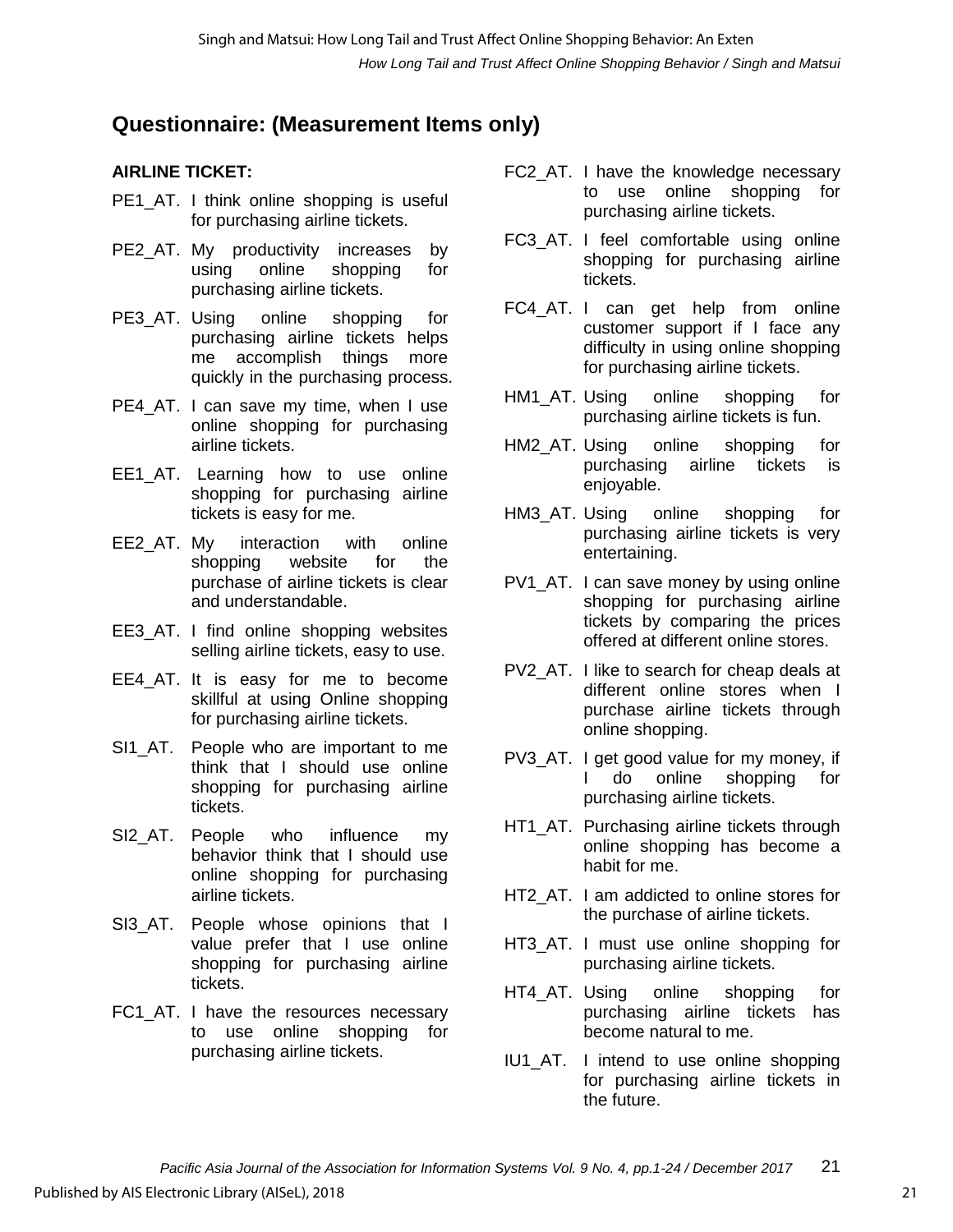*How Long Tail and Trust Affect Online Shopping Behavior / Singh and Matsui* Pacific Asia Journal of the Association for Information Systems, Vol. 9, Iss. 4 [2018], Art. 2

- IU2\_AT. I will always try to use internet shopping for purchasing airline tickets.
- IU3\_AT. I plan to continue to use online shopping frequently for purchasing airline tickets.
- TR1\_AT. I trust the online store/website, from which I do online shopping for purchasing airline tickets.
- TR2\_AT. I believe, the online store/website will keep its promises and commitments when I purchase airline tickets through online shopping.
- TR3\_AT. I believe, the online store/website ensures security of my transaction, when I purchase airline tickets through online shopping.
- TR4\_AT. Based on my experience purchasing airline tickets from the online store/website in the past, I know online shopping is trustworthy.
- LT1\_AT. I can get more choices/options by purchasing airline tickets through online shopping.
- LT2 AT. I can get broader selection, if I purchase airline tickets through online shopping.
- LT3\_AT. I can even purchase the airline tickets which are not available in the physical stores through online shopping.
- UB\_AT. In a year, on average how many times do you purchase airline ticket through online shopping.

#### **BOOK:**

- PE1\_B. I think online shopping is useful for purchasing books.
- PE2 B. My productivity increases by using online shopping for purchasing books.
- PE3 B. Using online shopping for purchasing books helps me

accomplish things more quickly in the purchasing process.

- PE4\_B. I can save my time, when I use online shopping for purchasing books.
- EE1\_B. Learning how to use online shopping for purchasing books is easy for me.
- EE2\_B. My interaction with online shopping website for the purchase of books is clear and understandable.
- EE3 B. I find online shopping websites selling books, easy to use.
- EE4\_B. It is easy for me to become skillful at using Online shopping for purchasing books.
- SI1 B. People who are important to me think that I should use online shopping for purchasing books.
- SI2 B. People who influence my behavior think that I should use online shopping for purchasing books.
- SI3 B. People whose opinions that I value prefer that I use online shopping for purchasing books.
- FC1 B. I have the resources necessary to use online shopping for purchasing books.
- FC2\_B. I have the knowledge necessary to use online shopping for purchasing books.
- FC3 B. I feel comfortable using online shopping for purchasing books.
- FC4 B. I can get help from online customer support if I face any difficulty in using online shopping for purchasing books.
- HM1 B. Using online shopping for purchasing books is fun.
- HM2\_B. Using online shopping for purchasing books is enjoyable.